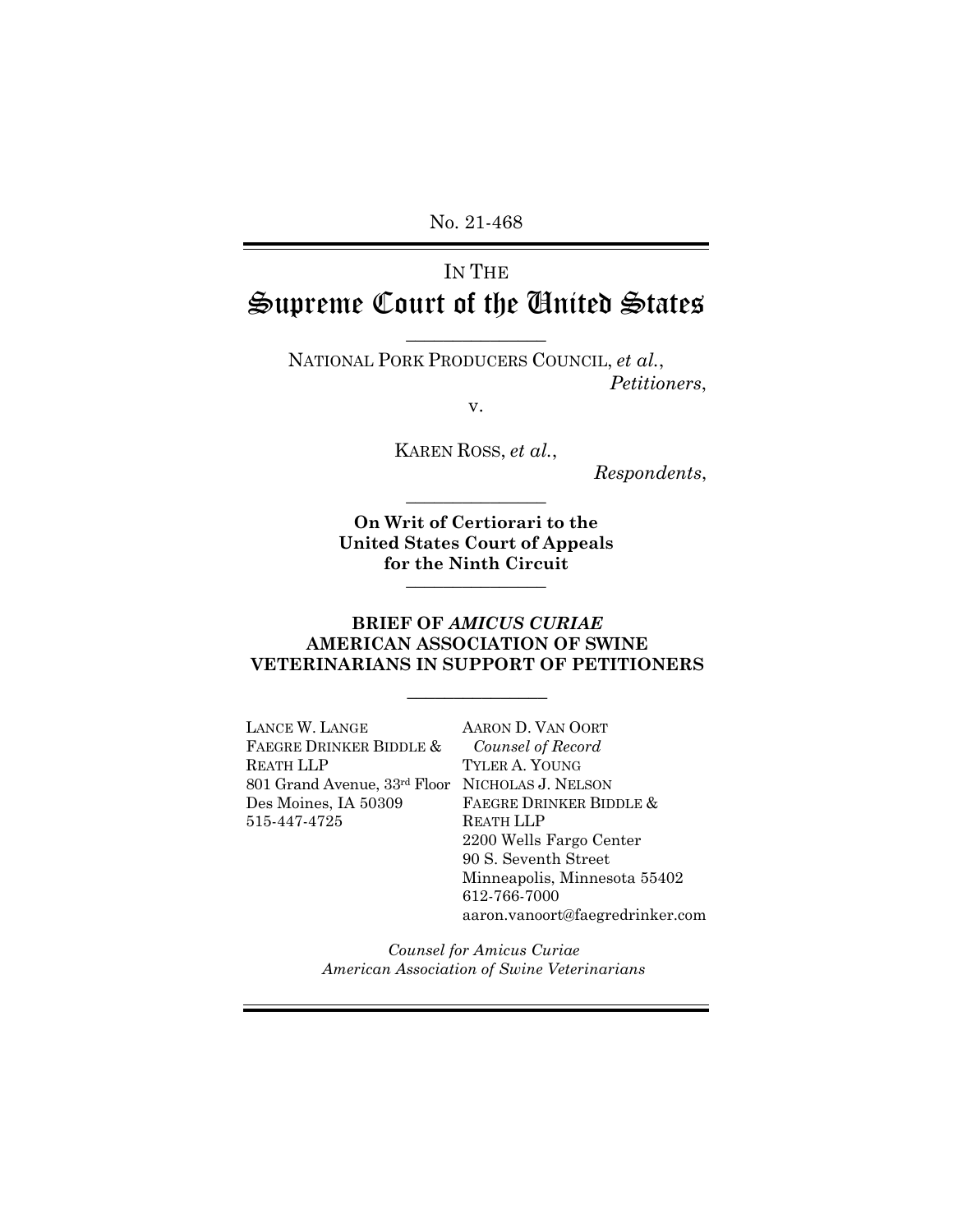# **TABLE OF CONTENTS**

| <b>IDENTITY AND INTEREST OF</b>                                                                                                 |
|---------------------------------------------------------------------------------------------------------------------------------|
|                                                                                                                                 |
|                                                                                                                                 |
| Proposition 12 Will Deprive Farmers Of<br>Ι.<br><b>Important Tools For Maintaining A</b>                                        |
| A. The scientific evidence shows that both<br>individual stalls and group pens are                                              |
| B. The scientific consensus is that farmers<br>and veterinarians should have flexibil-<br>ity to use individual stalls when the |
| C. Proposition 12 mandates group pens in<br>circumstances when the science sup-                                                 |
| II. Using Individual Stalls For Sows Has No<br>Negative Effect On Human Health  19                                              |
|                                                                                                                                 |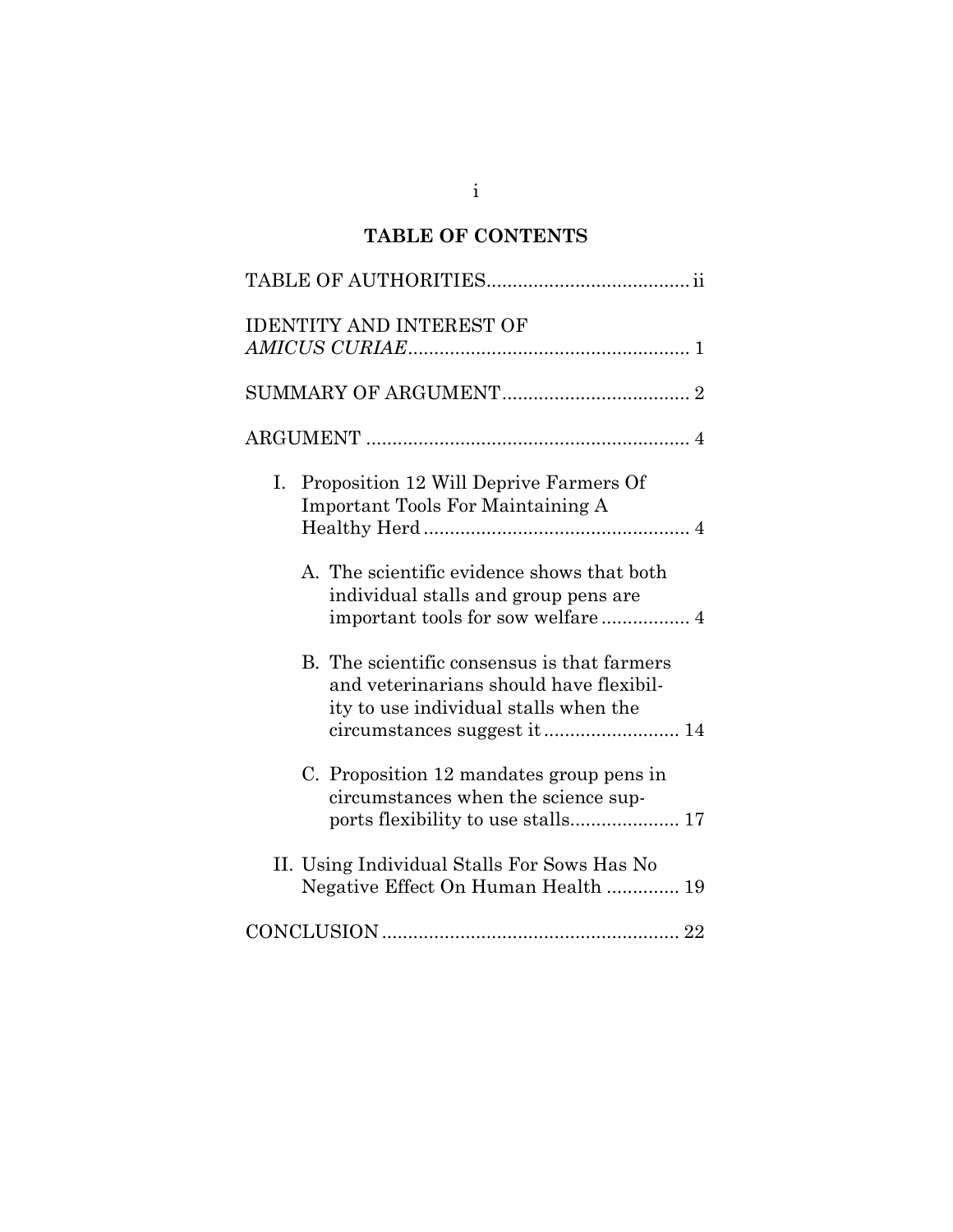# **TABLE OF AUTHORITIES**

# **Cases**

| Nat'l Meat Ass'n v. Harris, |  |
|-----------------------------|--|
|                             |  |

# **Other Authorities**

| Barnett et al., A Review of the Welfare Issues for<br>Sows and Piglets in Relation to Housing, 52 Aus-<br>tralian J. Agric. Res. 1 (2001) 1, 2, 7, 8, 16                                                                                     |
|----------------------------------------------------------------------------------------------------------------------------------------------------------------------------------------------------------------------------------------------|
| Bates & Ferry, Group Housing Systems: Production<br>Flow and Management (National Pork Board<br>2013), https://porkcheckoff.org/wp-content/<br>uploads/2021/05/Group-Housing-Systems-                                                        |
| DeRouchey & Tokach, Group Housing Systems: Nu-<br><i>tritional Considerations</i> (National Pork Board<br>2013), https://porkcheckoff.org/wp-content/<br>uploads/2021/05/Group-Housing-Systems-<br>Nutritional-Considerations.pdf 12, 16, 17 |
| European Food Safety Authority, Scientific Opinion<br>Food Safety Aspects of Different Pig Housing and<br>Husbandry Systems, The EFSA Journal 613                                                                                            |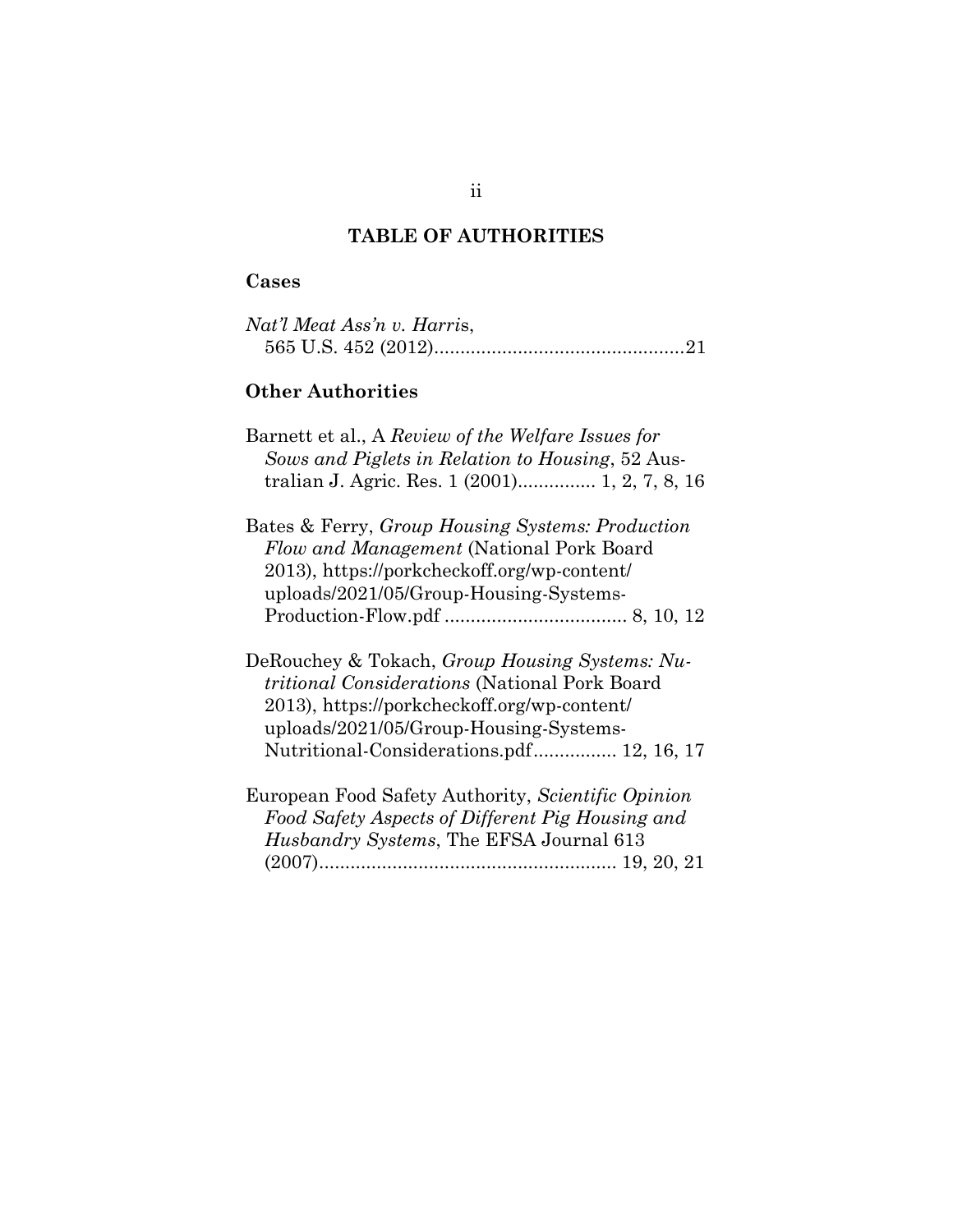| Gonyou et al., <i>Group Housing Systems: Floor Space</i><br>Allowance and Group Size (National Pork Board<br>2013) https://porkcheckoff.org/wp-content/<br>uploads/2021/05/Group-Housing-Systems-Floor-<br>Space-Allowance-and-Group-Size.pdf 13 |
|--------------------------------------------------------------------------------------------------------------------------------------------------------------------------------------------------------------------------------------------------|
| Harmon, Group Housing Systems: New and Conver-<br>sion Construction (National Pork Board 2013),<br>https://porkcheckoff.org/wp-content/<br>uploads/2021/05/Group-Housing-Systems-New-<br>and-Conversion-Construction.pdf 12                      |
| Hoar & Angelos, <i>Production Cycle of Swine</i> (U.S.<br>Food and Drug Admin.), https://www.wifss.<br>ucdavis.edu/wp-content/uploads/2015/FDA/feed/<br>animalclass_swine_FINAL.pdf  20                                                          |
| Ivey, Sows Can Flourish in Pen Gestation, 2007<br>Proc. of the Sow Housing Forum (National Pork                                                                                                                                                  |
| Knox & Estienne, Group Housing Systems: Forming<br>Gilt and Sow Groups (National Pork Board 2013),<br>https://porkcheckoff.org/wp-content/<br>uploads/2021/05/Group-Housing-Systems-<br>Forming-Gilt-and-Sow-Groups.pdf  5, 7, 8, 9, 11          |
| Knox et al., <i>Effect of Day of Mixing Gestating Sows</i><br>on Measures of Reproductive Performance and An-<br>imal Welfare, J. Anim. Sci. 92:1698 (2014) 5, 17                                                                                |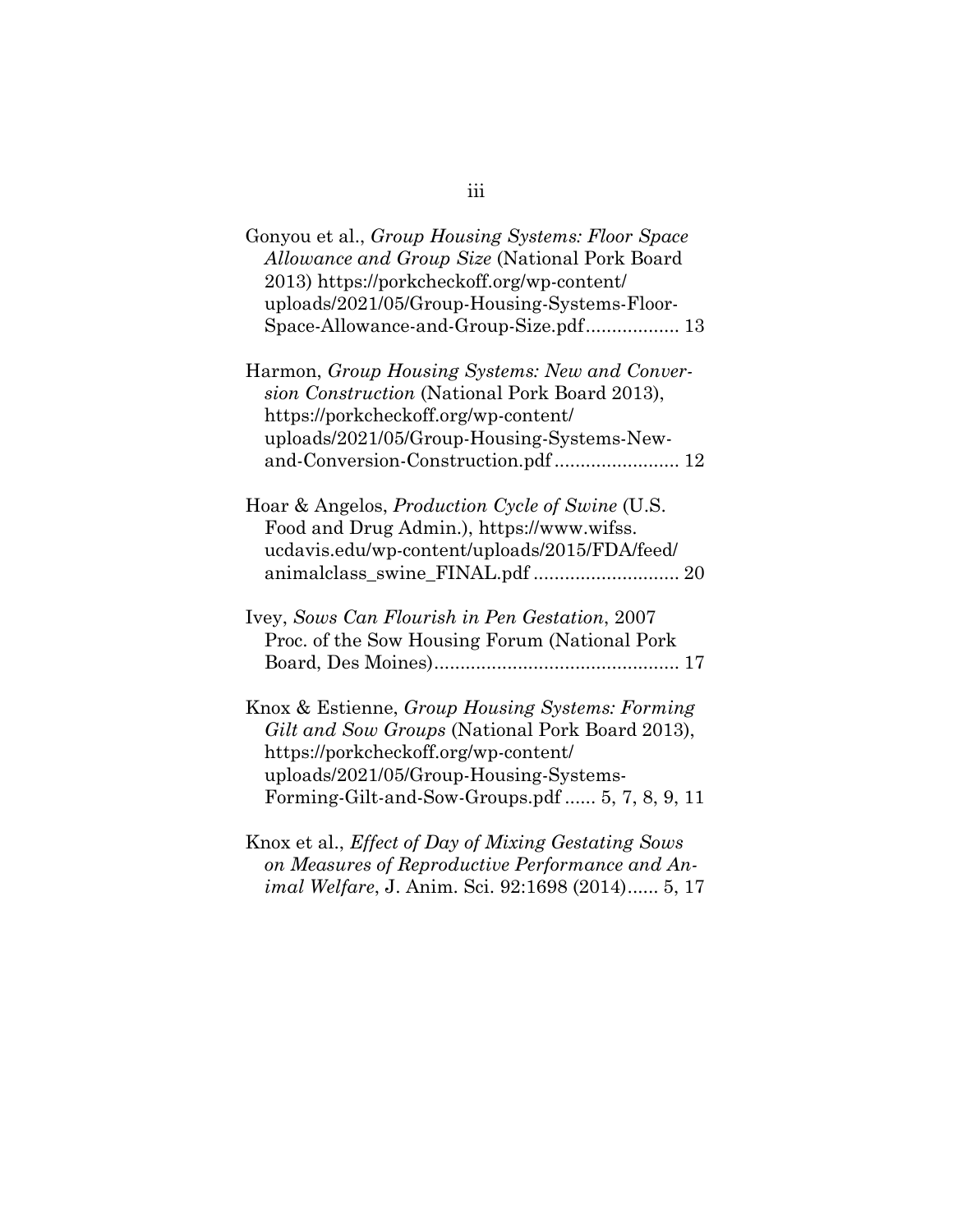| Levis & Connor, Group Housing Systems: Choices<br>and Designs (National Pork Board 2013),                                                                                                                             |
|-----------------------------------------------------------------------------------------------------------------------------------------------------------------------------------------------------------------------|
| https://porkcheckoff.org/wp-content/<br>uploads/2021/05/Group-Housing-Systems-Choices-                                                                                                                                |
|                                                                                                                                                                                                                       |
| McGlone, Gestation Stall Design and Space: Care of<br>Pregnant Sows in Individual Gestation Housing<br>National Pork Board 2013)<br>https://porkcdn.s3.amazonaws.com/sites/all/files/                                 |
| documents/2013SowHousingWebinars/Gesatation                                                                                                                                                                           |
| McGlone, Updated Scientific Evidence on the<br>Welfare of Gestating Sows Kept in Different Hous-<br>ing Systems, 29 Professional Animal Scientist                                                                     |
| McGlone et al., <i>Compilation of the Scientific Litera-</i><br>ture Comparing Housing Systems for Gestating<br>Sows and Gilts Using Measures of Physiology, Be-<br>havior, Performance, and Health, Professional An- |
| Moreno, Pen Gestation Experience, 2007 Proc. of the<br>Sow Housing Forum (National Pork Board, Des                                                                                                                    |
| Rhodes et al., A Comprehensive Review of Housing<br>for Pregnant Sows, 227 JAVMA No. 10                                                                                                                               |

iv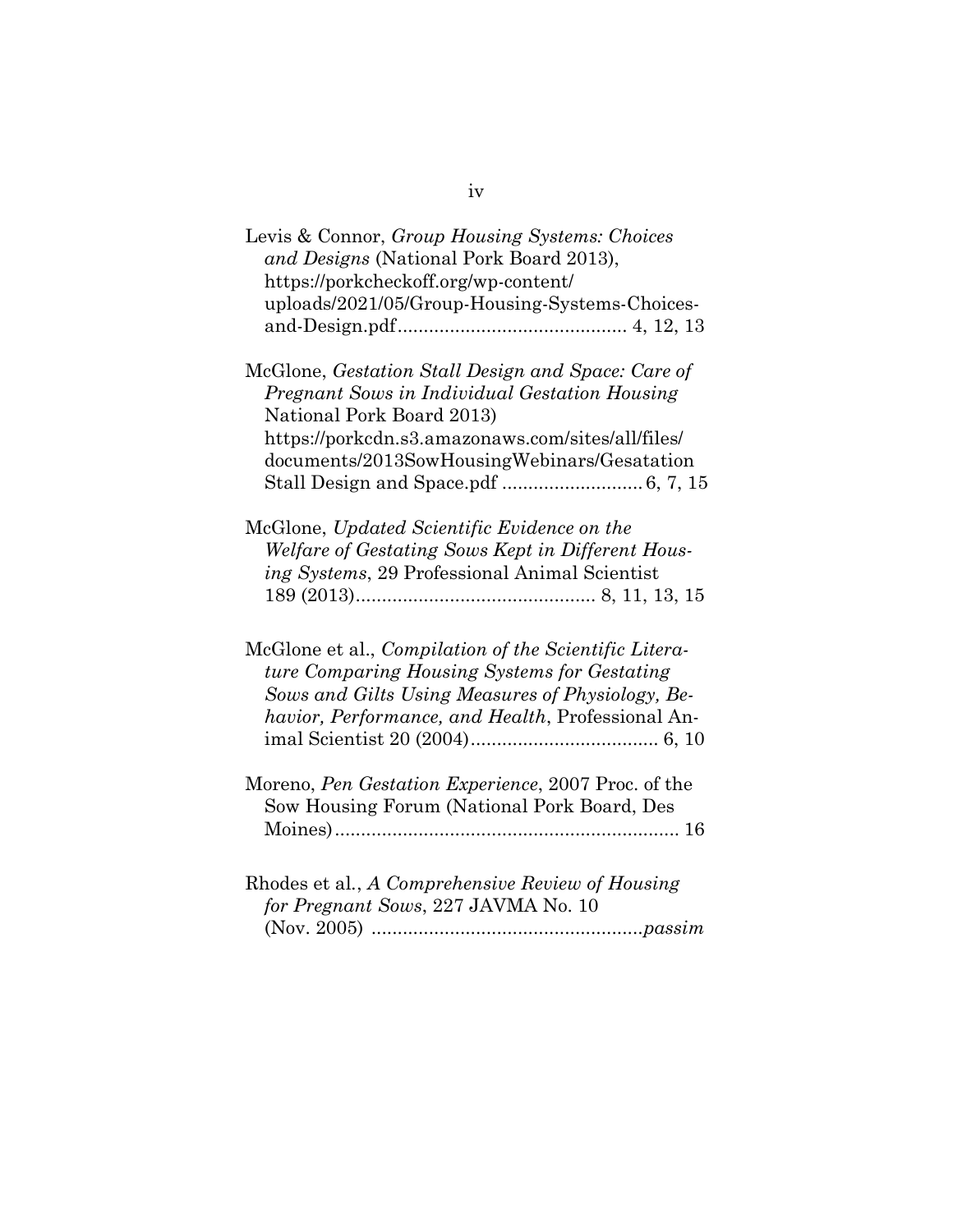| Salak-Johnson, <i>The Reality of Sow Stalls</i> , 2007 Proc.<br>of the Sow Housing Forum (National Pork Board,                                                                            |
|-------------------------------------------------------------------------------------------------------------------------------------------------------------------------------------------|
| Stalder et al., Gestation Sow Housing and its Impli-<br>cations on Health, 2007 Proc. of the Sow Housing<br>Forum (National Pork Board, Des Moines)                                       |
| Stalder et al., Group Housing Systems: Genetic Con-<br>siderations, (National Pork Board 2013),<br>https://porkcheckoff.org/wp-content/<br>uploads/2021/05/Group-Housing-Systems-Genetic- |
| Stalder et al., The Impact of Gestation Housing Sys-<br>tems on Sow Longevity, 2007 Proc. of the Sow<br>Housing Forum (National Pork Board, Des                                           |
| Stevens et al., <i>Effects of Stage of Gestation at Mixing</i><br>on Aggression, Injuries and Stress in Sows, 165<br>Applied Animal Behaviour Science 40 (2015)  5                        |
| Vonnahme et al., Placental Programming: How the<br>Maternal Environment can Impact Placental Func-                                                                                        |

*tion*, 91 J.Anim.Sci. 2467 (2013) ............................ 8

v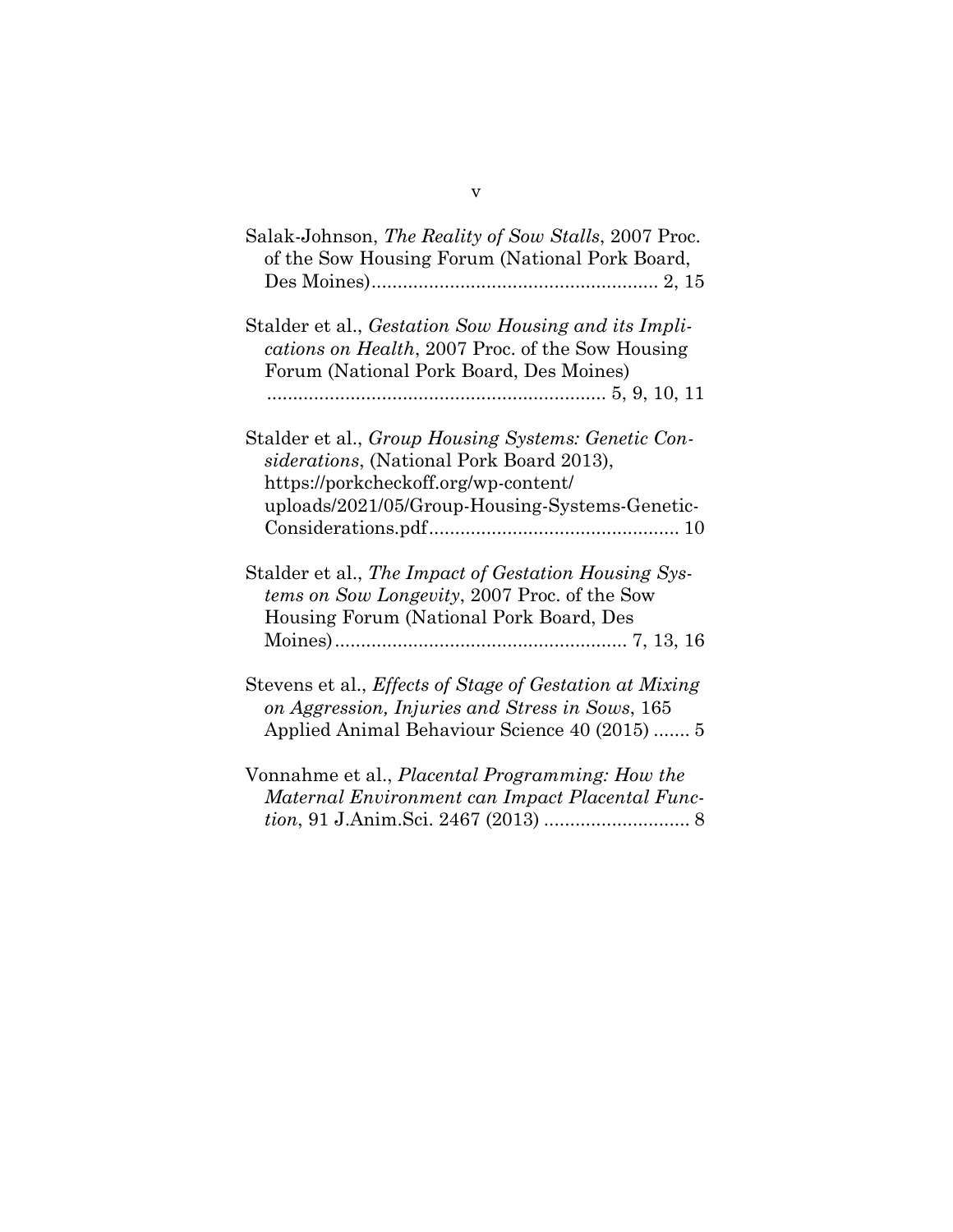#### **IDENTITY AND INTEREST OF** *AMICUS CURIAE***[1](#page-6-0)**

The American Association of Swine Veterinarians is a professional association of veterinarians who care for swine. The Association has approximately 1300 members involved in practice, industry, and academia in more than 40 countries. Its mission is to educate swine veterinarians; to promote the health and well-being of pigs; to advocate science-based approaches to veterinary, industry, and public-health issues; to help develop and distribute resources to support veterinary professionals; to create opportunities for personal and professional growth and interaction; and to mentor students and encourage lifelong careers as swine veterinarians. *Amicus* therefore has a direct interest in the welfare of pigs and the safety of pork—which is the stated goal of Proposition 12, the law at issue in this litigation.

Proposition 12, and other laws like it, were inspired in significant part by the belief that housing breeding sows in individual stalls must be harmful to the animals' welfare. The veterinary-science profession recognizes that any assessment of animal welfare requires "integrat[ing] moral views with biological facts."[2](#page-6-1) In this context, "science has the important

<span id="page-6-0"></span><sup>1</sup> This amicus brief is filed with the parties' consent. No counsel for any party authored this brief in whole or in part, and no monetary contribution intended to fund the preparation or submission of this brief was made by such counsel or any party.

<span id="page-6-1"></span><sup>2</sup> Barnett et al., *A Review of the Welfare Issues for Sows and Piglets in Relation to Housing*, 52 Australian J. Agric. Res., at 1 (2001).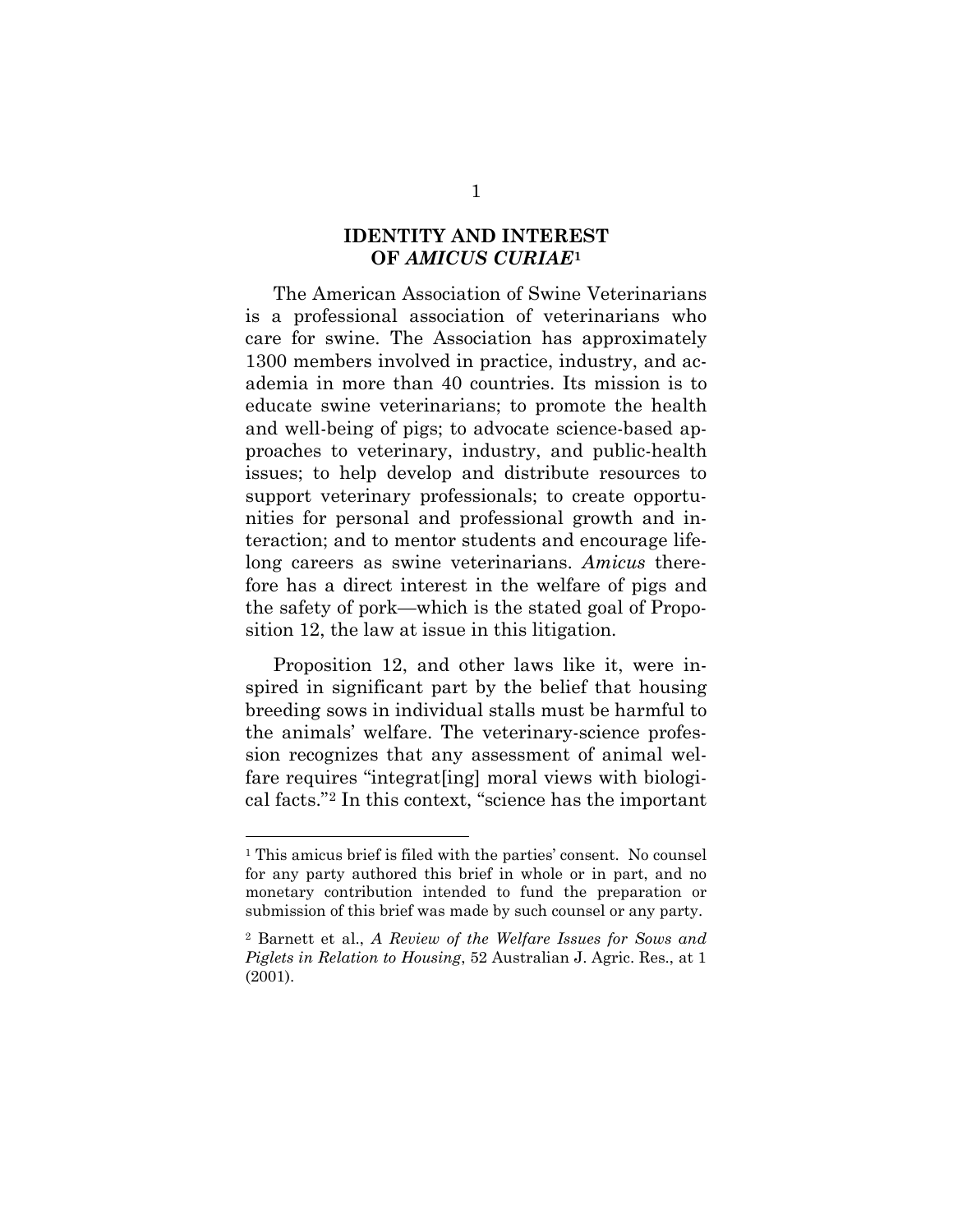role of establishing the facts on how animals biologically respond to the practices under question."[3](#page-7-0) Unfortunately, in many respects "[t]he stall issue has been driven primarily by perception and not science."[4](#page-7-1) Putting perception aside, a well-established body of scientific literature assessing biological metrics of sow welfare in individual stalls and group pens shows that both housing methods can be important tools in managing a healthy herd. Categorically banning one of them, as Proposition 12 does, will likely harm rather than improve animal wellbeing.

A secondary justification for laws like Proposition 12 has been the contention that using individual stalls for sows creates a safety risk for humans in the form of contaminated food or disease resistance in bacteria. This contention is not supported by scientific evidence and is not plausible in light of the established practices of pig farms.

*Amicus* files this brief to provide the Court with this important scientific context.

#### **SUMMARY OF ARGUMENT**

Any system for housing farm pigs must address sows' natural tendency to establish a social order through aggression—with the animals suffering injuries in the process and the losers suffering food deprivation and related maladies. Extensive research

<span id="page-7-0"></span><sup>3</sup> *Ibid.*

<span id="page-7-1"></span><sup>4</sup> Salak-Johnson, *The Reality of Sow Stalls*, at 1, 2007 Proc. of the Sow Housing Forum (National Pork Board, Des Moines).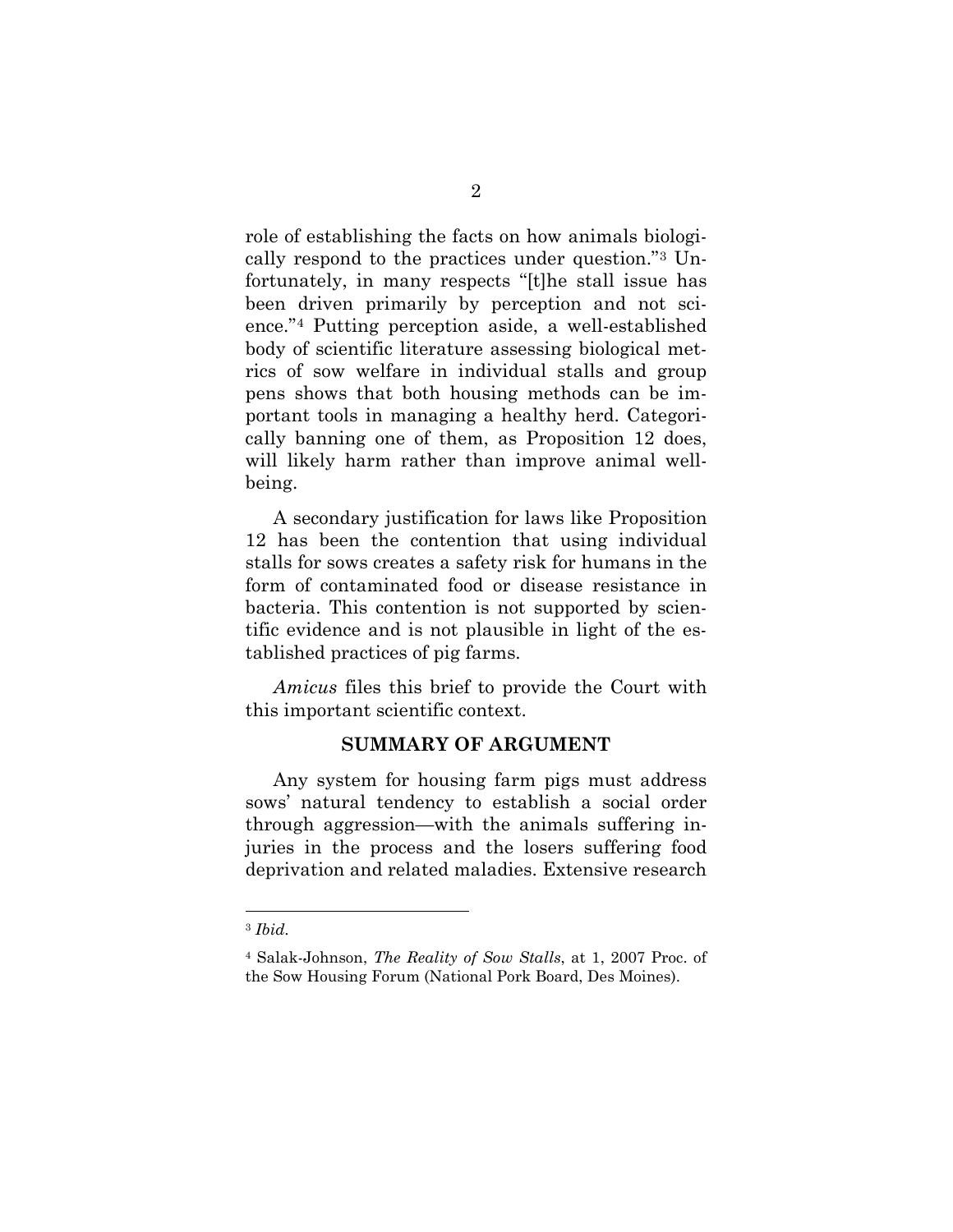has documented that individual stalls are the most effective way known to prevent aggression and protect sows at the bottom of the social order. Allowing sows to live in group pens gives them greater freedom of movement, but it requires the use of more elaborate—and less effective—management systems to limit injuries and food deprivation from social sorting.

There is a strong scientific consensus that, in order to maximize animal welfare, the choice between individual stalls and group pens must be made on a case-by-case basis, depending on the circumstances faced by each individual herd and farm. When this choice is made according to sound husbandry and veterinary principles, animal-welfare outcomes are similar between group housing and individual stalls. Farmers have also become more and more sophisticated about using blended stall and group-housing systems to achieve the best results. However, housing sows in a system that is inappropriate for their circumstances—whether due simply to a mistake of judgment or to legal constraints—can lead to reduced animal welfare.

Finally, there is no evidence that the use of individual stalls for sows poses any risk to human health, and there are several objective reasons why it would be unlikely to do so.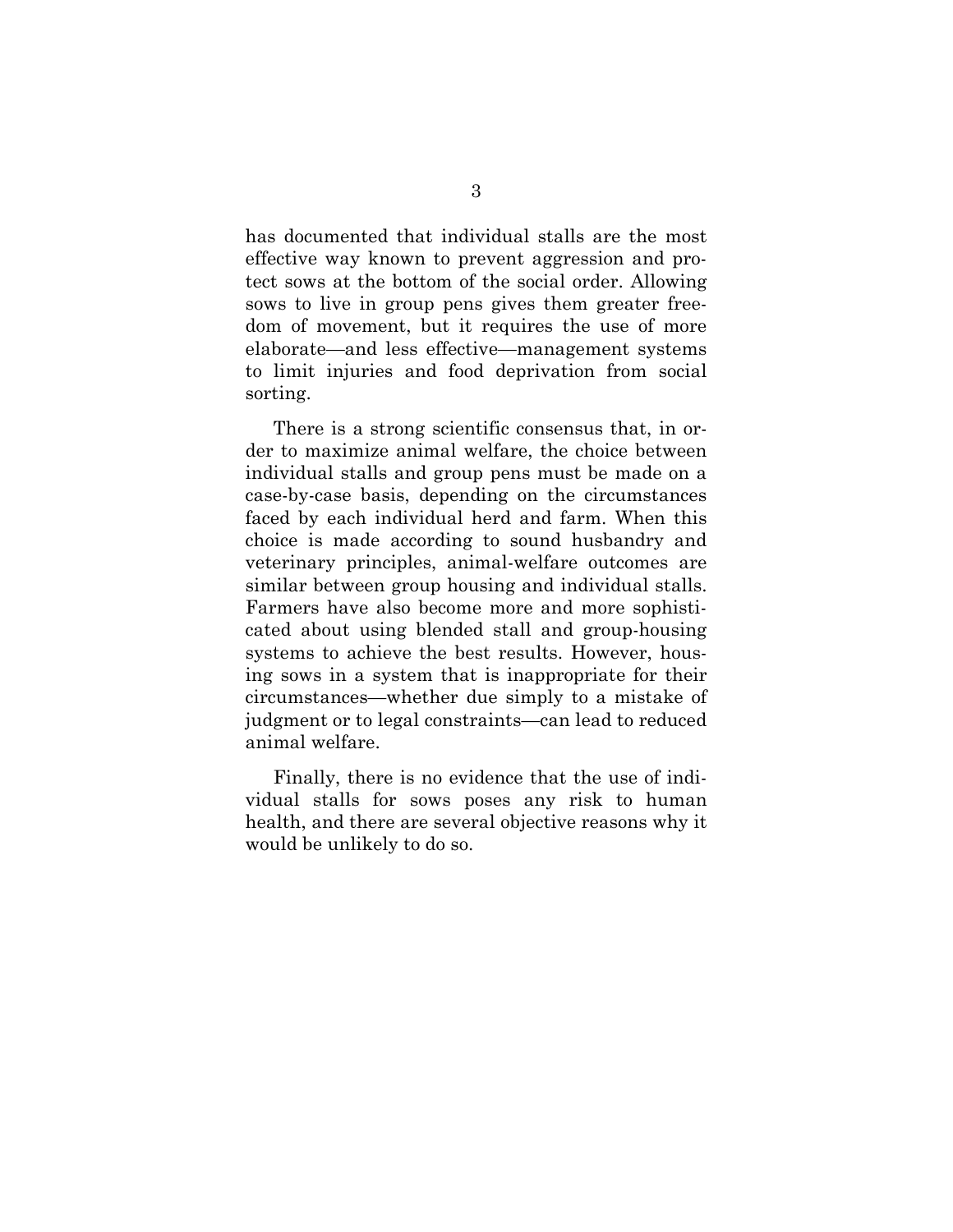#### **ARGUMENT**

## **I. Proposition 12 Will Deprive Farmers Of Important Tools For Maintaining A Healthy Herd.**

## **A. The scientific evidence shows that both individual stalls and group pens are important tools for sow welfare.**

Farmers and veterinarians seek to manage their herds so that all the animals enjoy good health and productivity. A considerable obstacle to that goal is the natural social sorting that occurs in a herd of pigs.

Pigs are like any social animal: left in a herd, they fight to establish a dominance order, with all competitors suffering injuries and the losers getting less food and poorer breeding opportunities. Breeding sows kept on farms are no exception. Research has thoroughly documented that "a dominance order is formed with some sows becoming dominant, intermediate, and subordinate."[5](#page-9-0) "Aggression" is a necessary part of this process because sows "have to fight to establish a dominance hierarchy."[6](#page-9-1) "[S]ignificant stress and injuries occur as the animals fight to establish social order in the competition

<span id="page-9-0"></span><sup>5</sup> Rhodes et al*.*, *A Comprehensive Review of Housing for Pregnant Sows*, 227 JAVMA No. 10, at 1583. (Nov. 2005).

<span id="page-9-1"></span><sup>6</sup> Levis & Connor, *Group Housing Systems: Choices and Designs*, at 2 (National Pork Board 2013), [https://porkcheckoff.org/wp-content/uploads/2021/05/Group-](https://porkcheckoff.org/wp-content/uploads/2021/05/Group-Housing-Systems-Choices-and-Design.pdf)[Housing-Systems-Choices-and-Design.pdf](https://porkcheckoff.org/wp-content/uploads/2021/05/Group-Housing-Systems-Choices-and-Design.pdf)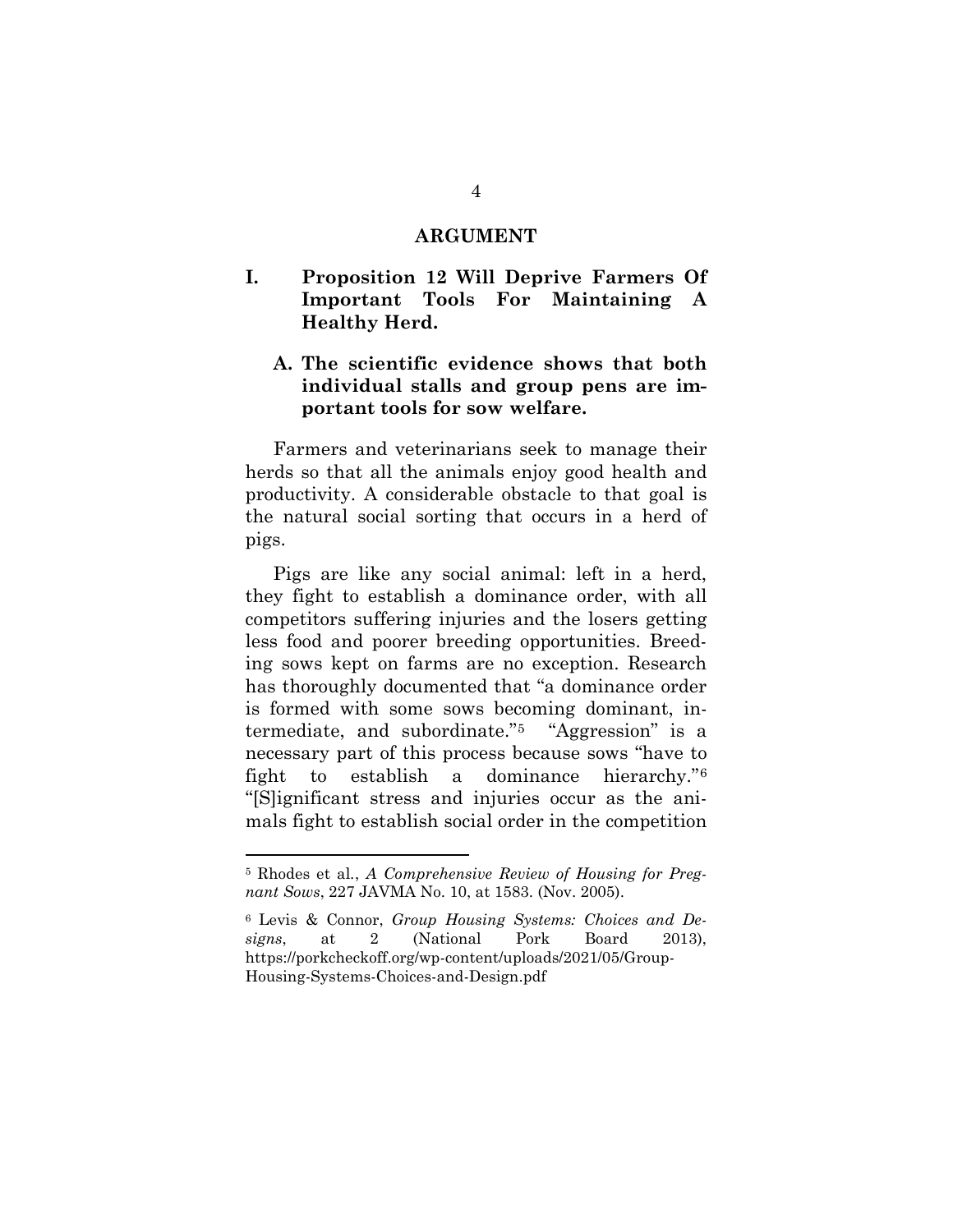for space and feed, which can lead to compromised animal welfare and reproductive failure."[7](#page-10-0) Frequent injuries from such fights include the maiming of sows' reproductive organs and permanent harm to other body parts. And once the social hierarchy is established, "[l]ower ranking sows find it harder to compete" for food and other advantages, causing them and their offspring to suffer various health impairments.[8](#page-10-1)

All of that is most true at times when sows are especially vulnerable: when they are newly pregnant, nursing, or recovering from nursing immediately after weaning their piglets. Research has suggested that sows are more vulnerable to fighting, stress, and injuries during the weeks immediately after they conceive piglets.[9](#page-10-2) And "[d]uring parturition [i.e., birth] and early lactation, restriction of movement can help reduce the risk of sows injuring their pig-

<span id="page-10-0"></span><sup>7</sup> Knox & Estienne, *Group Housing Systems: Forming Gilt and Sow Groups*, at 1 (National Pork Board 2013), [https://porkcheckoff.org/wp-content/uploads/2021/05/Group-](https://porkcheckoff.org/wp-content/uploads/2021/05/Group-Housing-Systems-Forming-Gilt-and-Sow-Groups.pdf)[Housing-Systems-Forming-Gilt-and-Sow-Groups.pdf](https://porkcheckoff.org/wp-content/uploads/2021/05/Group-Housing-Systems-Forming-Gilt-and-Sow-Groups.pdf)

<span id="page-10-1"></span><sup>8</sup> Stalder et al., *Gestation Sow Housing and its Implications on Health*, at 8, 2007 Proc. of the Sow Housing Forum (National Pork Board, Des Moines).

<span id="page-10-2"></span><sup>9</sup> Stevens et al., *Effects of Stage of Gestation at Mixing on Aggression, Injuries and Stress in Sows*, 165 Applied Animal Behaviour Science 40, at 40, 45 (2015). Other authors describe the evidence on this point as "conflicting." Knox et al., *Effect of Day of Mixing Gestating Sows on Measures of Reproductive Performance and Animal Welfare*, J. Anim. Sci. 92:1698, at 169 (2014).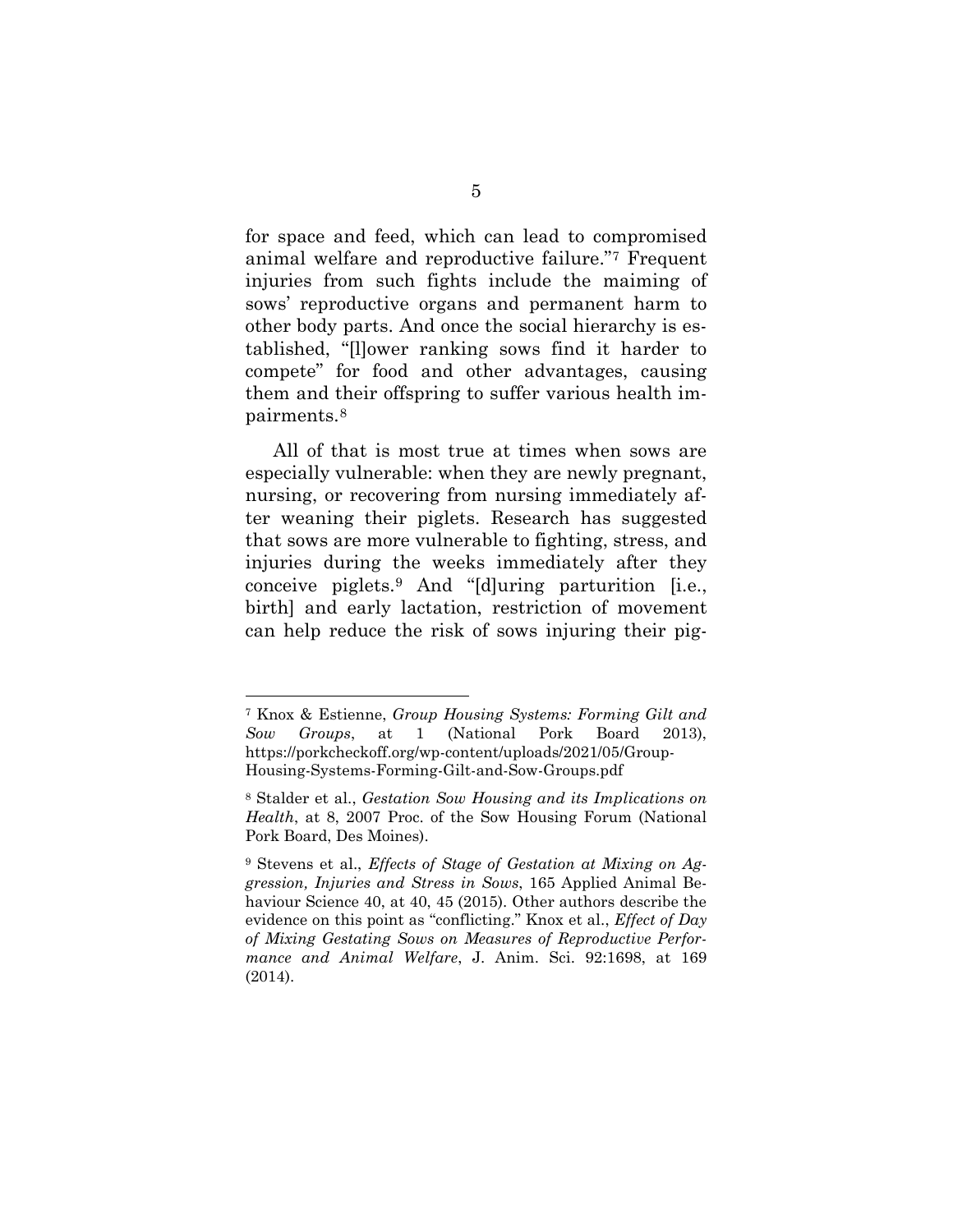lets."[10](#page-11-0) (Proposition 12 itself recognizes this, as it exempts birthing and nursing sows from its squarefootage requirements. App.45a.)

One of the central challenges of hog farming and veterinary practice, therefore, is maximizing animal welfare and productivity across the entire herd, not just for the socially dominant sows. There are two basic housing options for sows: individual stalls and group pens. The effects of these options on sow welfare have been studied extensively in recent decades, resulting in "widespread and multidisciplinary" data.[11](#page-11-1) As a result, "there is a large body of information on housing systems that allows us to understand the relative benefits and constraints of each system better."[12](#page-11-2)

The longest-established method for preventing intra-herd aggression is to place sows in individual stalls, creating physical barriers that prevent dominant sows from harming others or taking their food. "Individual confinement systems" for sows "were introduced hundreds of years ago, particularly for far-

<span id="page-11-2"></span><sup>12</sup> *Id.* at 113; *accord* McGlone, *Gestation Stall Design and Space: Care of Pregnant Sows in Individual Gestation Housing*, at 1 (National Pork Board 2013) ("Much has been written about the science of sows in gestation accommodations."), [https://porkcdn.s3.amazonaws.com/sites/all/files/documents/201](https://porkcdn.s3.amazonaws.com/sites/all/files/documents/2013SowHousingWebinars/Gesatation%20Stall%20Design%20and%20Space.pdf) [3SowHousingWebinars/Gesatation Stall Design and Space.pdf](https://porkcdn.s3.amazonaws.com/sites/all/files/documents/2013SowHousingWebinars/Gesatation%20Stall%20Design%20and%20Space.pdf)

<span id="page-11-0"></span><sup>10</sup> Rhodes et al, *Comprehensive Review of Housing*, *supra*, at 1583.

<span id="page-11-1"></span><sup>11</sup> McGlone et al., *Compilation of the Scientific Literature Comparing Housing Systems for Gestating Sows and Gilts Using Measures of Physiology, Behavior, Performance, and Health*, Professional Animal Scientist 20 (2004):105, at 106.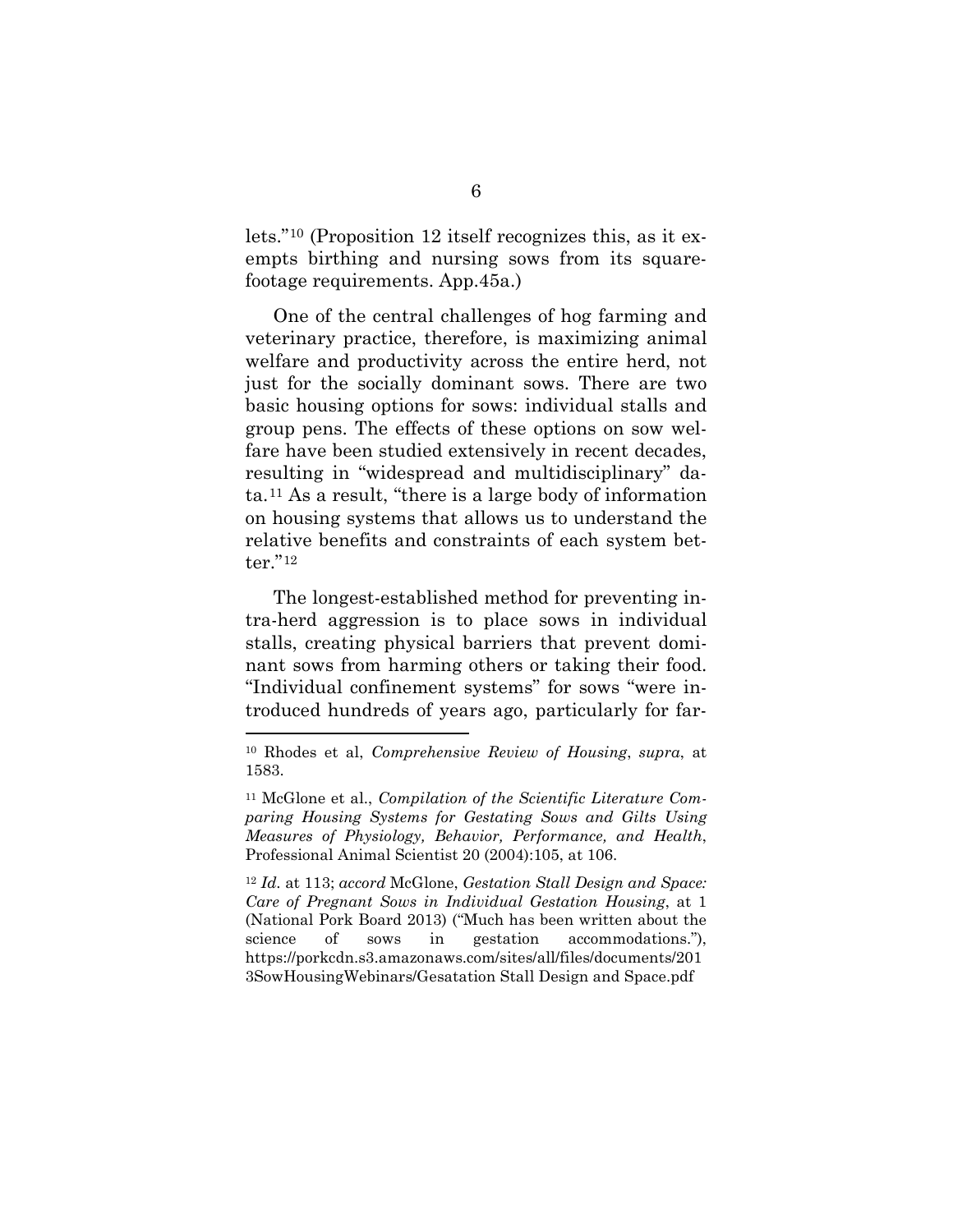rowing [i.e., giving birth]," and they became "common" by the early 20th century.[13](#page-12-0) For pregnant sows, individual stalls were explored in earnest by farmers starting in the 1950s, became common in the '60s, and became the most common practice by the late '80s,[14](#page-12-1) "predominantly" in order "to control feed intake and reduce aggression."[15](#page-12-2)

As explained further below, there is strong scientific consensus that individual stalls provide health benefits by protecting sows from aggression and social subordination. This reality was a major factor in the widespread adoption of gestation stalls. By the 1980s, early research had shown "that there was no physiological evidence that stalls (of certain designs) were associated with a risk to the welfare of pregnant pigs."[16](#page-12-3) And later researchers concluded that "[h]ousing sows in stalls throughout gestation has been shown to result in the highest farrowing rates, longevity, and welfare,"<sup>[17](#page-12-4)</sup> and that "stall housing ... may have reproductive and welfare advantages."[18](#page-12-5) On the other hand, some researchers have concluded

<span id="page-12-0"></span><sup>13</sup> *Ibid.*

<span id="page-12-1"></span><sup>14</sup> *Ibid.;* see also Stalder et al., *The Impact of Gestation Housing Systems on Sow Longevity*, at 1, 2007 Proc. of the Sow Housing Forum (National Pork Board, Des Moines).

<span id="page-12-2"></span><sup>15</sup> Barnett, *Review of Welfare Issues*, *supra*, at 5; *see* Stalder et al., *Impact of Gestation Housing*, *supra*, at 1 (individual stalls allow "individual feeding and health management").

<span id="page-12-3"></span><sup>16</sup> Barnett, *Review of Welfare Issues*, *supra*, at 5.

<span id="page-12-4"></span><sup>17</sup> Knox & Estienne, *Group Housing Systems*, *supra*, at 5.

<span id="page-12-5"></span><sup>18</sup> Barnett, *Review of Welfare Issues*, *supra*, at 21.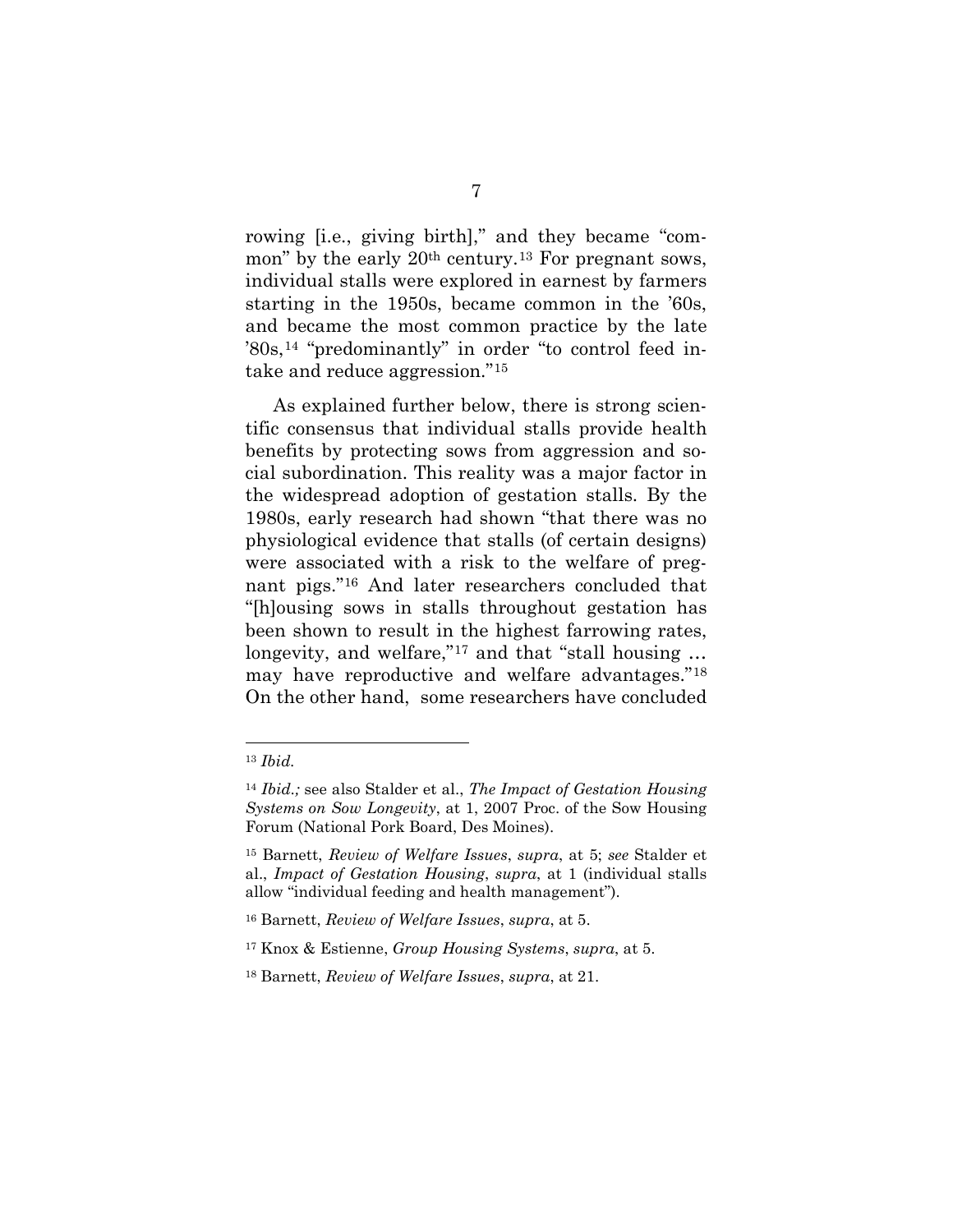that "[s]tereoptypic behavior" suggesting "welfare problems" can be "more often observed in stallhoused sows than in pen-housed sows."[19](#page-13-0) And there is some evidence that allowing pregnant sows more exercise may offer limited improvement in the health of their offspring.[20](#page-13-1) Farmers have attempted to address some of these issues by changing the design of sow stalls. Some farmers, for example, now use stalls with a "swing partition between the rear two-thirds of adjacent stalls" in order to "allow[] pigs to turn around."[21](#page-13-2) There is some evidence that this stall design leads to less stress in sows.[22](#page-13-3) Other barns include multiple sizes of stalls for the comfort of sows of different sizes.[23](#page-13-4) 

The alternative to individual stalls is to allow sows to live together in a group pen. This, of course, allows animals to move more freely[24](#page-13-5)—but it introduces the problems of fighting, injury, and competi-

<span id="page-13-0"></span><sup>19</sup> Rhodes et al., *Comprehensive Review of Housing*, *supra*, at 1584; *see* McGlone, *Updated Scientific Evidence on the Welfare of Gestating Sows Kept in Different Housing Systems*, 29 Professional Animal Scientist 189, at 197 (2013).

<span id="page-13-1"></span><sup>20</sup> Vonnahme et al., *Placental Programming: How the Maternal Environment can Impact Placental Function*, 91 J.Anim.Sci. 2467, at 2476 (2013).

<span id="page-13-2"></span><sup>21</sup> Barnett, *Review of Welfare Issues*, *supra*, at 5.

<span id="page-13-3"></span><sup>22</sup> Knox & Estienne, *Group Housing Systems*, *supra*, at 3.

<span id="page-13-4"></span><sup>23</sup> McGlone, *Updated Scientific Evidence*, *supra*, at 2-3 & tbl.2.

<span id="page-13-5"></span><sup>24</sup> Bates & Ferry, *Group Housing Systems: Production Flow and Management*, at 9 (National Pork Board 2013), [https://porkcheckoff.org/wp-content/uploads/2021/05/Group-](https://porkcheckoff.org/wp-content/uploads/2021/05/Group-Housing-Systems-Production-Flow.pdf)[Housing-Systems-Production-Flow.pdf](https://porkcheckoff.org/wp-content/uploads/2021/05/Group-Housing-Systems-Production-Flow.pdf)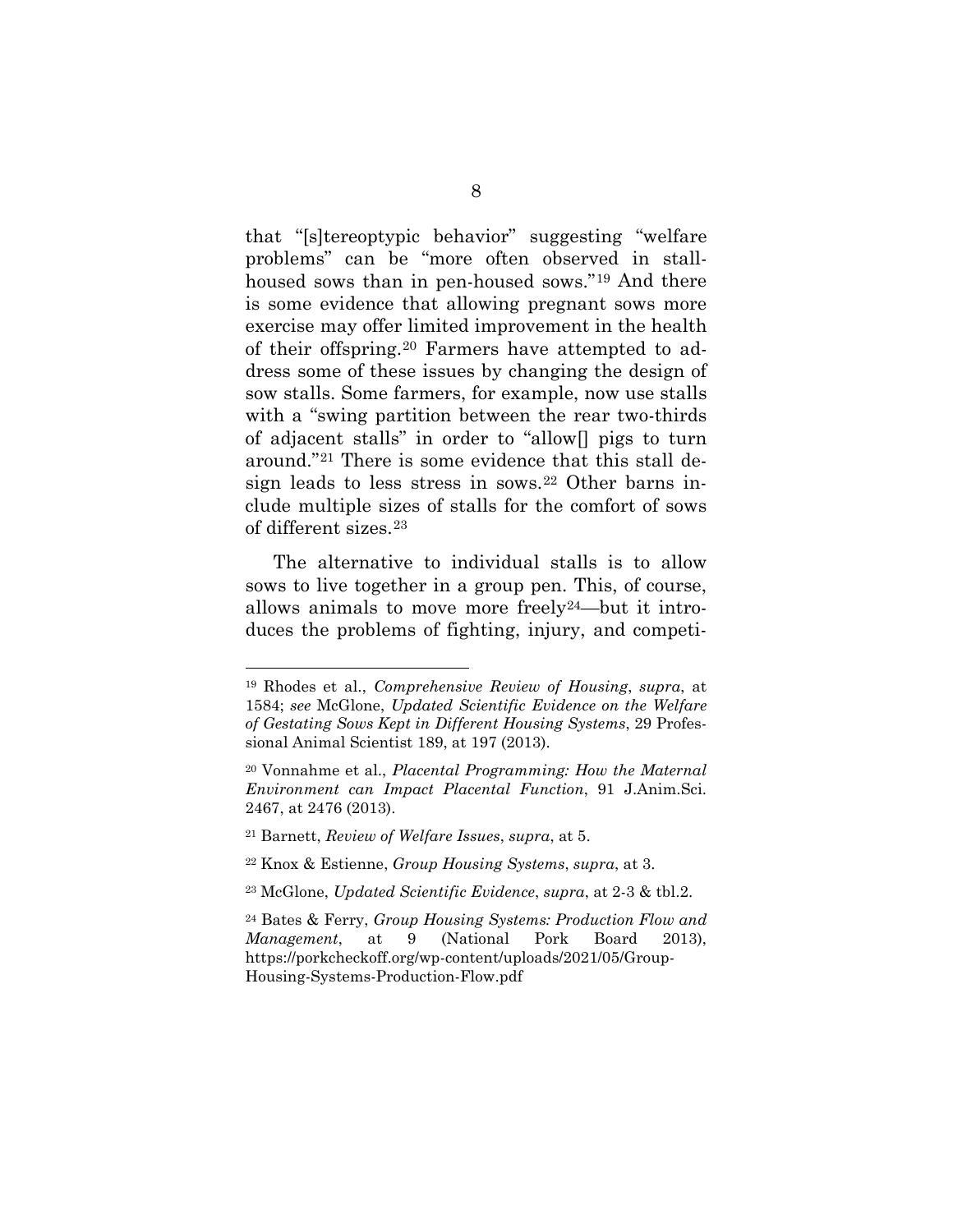tion for food. These problems are serious ones. It is very well documented that "aggression is a major challenge when group-housing pigs."[25](#page-14-0) Thus, "without adequate management of aggression, group housing can severely impact the well-being of subordinate sows,"[26](#page-14-1) since "aggressive interactions … can have long-term consequences on animal physiology, lesions, and lameness."[27](#page-14-2) 

For this reason, injury rates for sows tend to be higher in group housing than in individual stalls.<sup>28</sup> "[O]ne of the most common and serious aggressive interactions" between sows is "vulva biting."[29](#page-14-4) "Vulva bites occur when a sow approaches another sow from behind and uses her incisors to bite the vulva, resulting in a deep cut, partial removal, or complete amputation of the vulva. These wounds can bleed severely, are highly susceptible to infection and may attract further biting from other sows."[30](#page-14-5) Vulva injuries can permanently impair the sow's ability to mate or give

<span id="page-14-4"></span><sup>29</sup> *Id.* at 1584.

<span id="page-14-0"></span><sup>25</sup> Stalder et al., *Gestation Sow Housing and its Implications on Health*, at 3, 2007 Proc. of the Sow Housing Forum (National Pork Board, Des Moines); *accord* Rhodes et al, *Comprehensive Review of Housing*, *supra*, at 1584 ("Aggression and resulting physical injury can be a severe problem in group-housed sows.")

<span id="page-14-1"></span><sup>26</sup> Stalder et al., *Gestation Sow Housing*, *supra*, at 3.

<span id="page-14-2"></span><sup>27</sup> Knox & Estienne, *Group Housing Systems, supra,* at 3.

<span id="page-14-3"></span><sup>28</sup> Rhodes et al, *Comprehensive Review of Housing*, *supra*, at 1585.

<span id="page-14-5"></span><sup>30</sup> Stalder et al, *Gestation Sow Housing and its Implications on Health*, at 4, 2007 Proc. of the Sow Housing Forum (National Pork Board, Des Moines).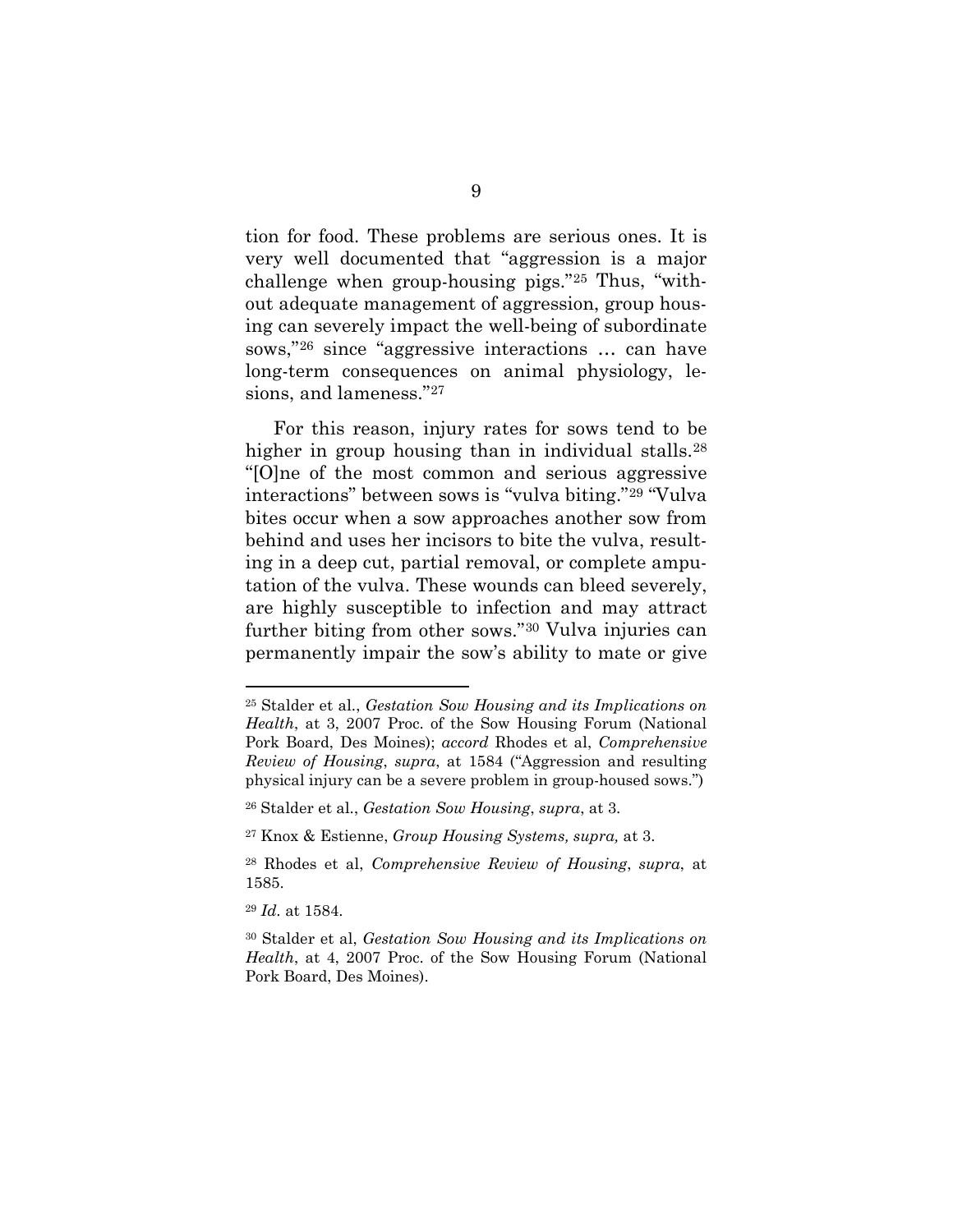birth.[31](#page-15-0) "Vulva biting is a major problem with some group-housing systems,"[32](#page-15-1) and "vulva lesions" can occur "in over 15% of group-housed sows."[33](#page-15-2) The problem "can be reduced, but apparently not eliminated, by improved management" in group housing, but "is eliminated by housing sows in individual stalls."[34](#page-15-3)

Fighting in group sow pens creates other ailments as well. "Body lesions" and "claw lesions" are also "associated with aggression between pen mates in group housing systems,"[35](#page-15-4) and group housing "[o]ften" requires "routine treatment of feet and claws."[36](#page-15-5) Fighting "during the time of fetal implantation[] has been shown to decrease litter size and increase pregnancy loss."[37](#page-15-6) And aside from physical injuries, physiological "[s]tress" also "causes detrimental effects on [sow] health, immune function, and reproduction," and "[a] major problem that causes stress in pigs is the aggression that occurs when

<span id="page-15-0"></span><sup>31</sup> Stalder et al., *Group Housing Systems: Genetic Considerations*, at 6 (National Pork Board 2013), [https://porkcheckoff.org/wp-content/uploads/2021/05/Group-](https://porkcheckoff.org/wp-content/uploads/2021/05/Group-Housing-Systems-Genetic-Considerations.pdf)[Housing-Systems-Genetic-Considerations.pdf](https://porkcheckoff.org/wp-content/uploads/2021/05/Group-Housing-Systems-Genetic-Considerations.pdf)

<span id="page-15-1"></span><sup>32</sup> McGlone et al., *Compilation*, *supra*, at 113.

<span id="page-15-2"></span><sup>33</sup> *Ibid.*

<span id="page-15-3"></span><sup>34</sup> Rhodes et al., *Comprehensive Review of Housing*, *supra*, at 1584.

<span id="page-15-4"></span><sup>35</sup> *Id.* at 1585.

<span id="page-15-5"></span><sup>36</sup> Bates & Ferry, *Housing Systems, supra*, at 7.

<span id="page-15-6"></span><sup>37</sup> Stalder et al., *Gestation Sow Housing*, *supra*, at 6.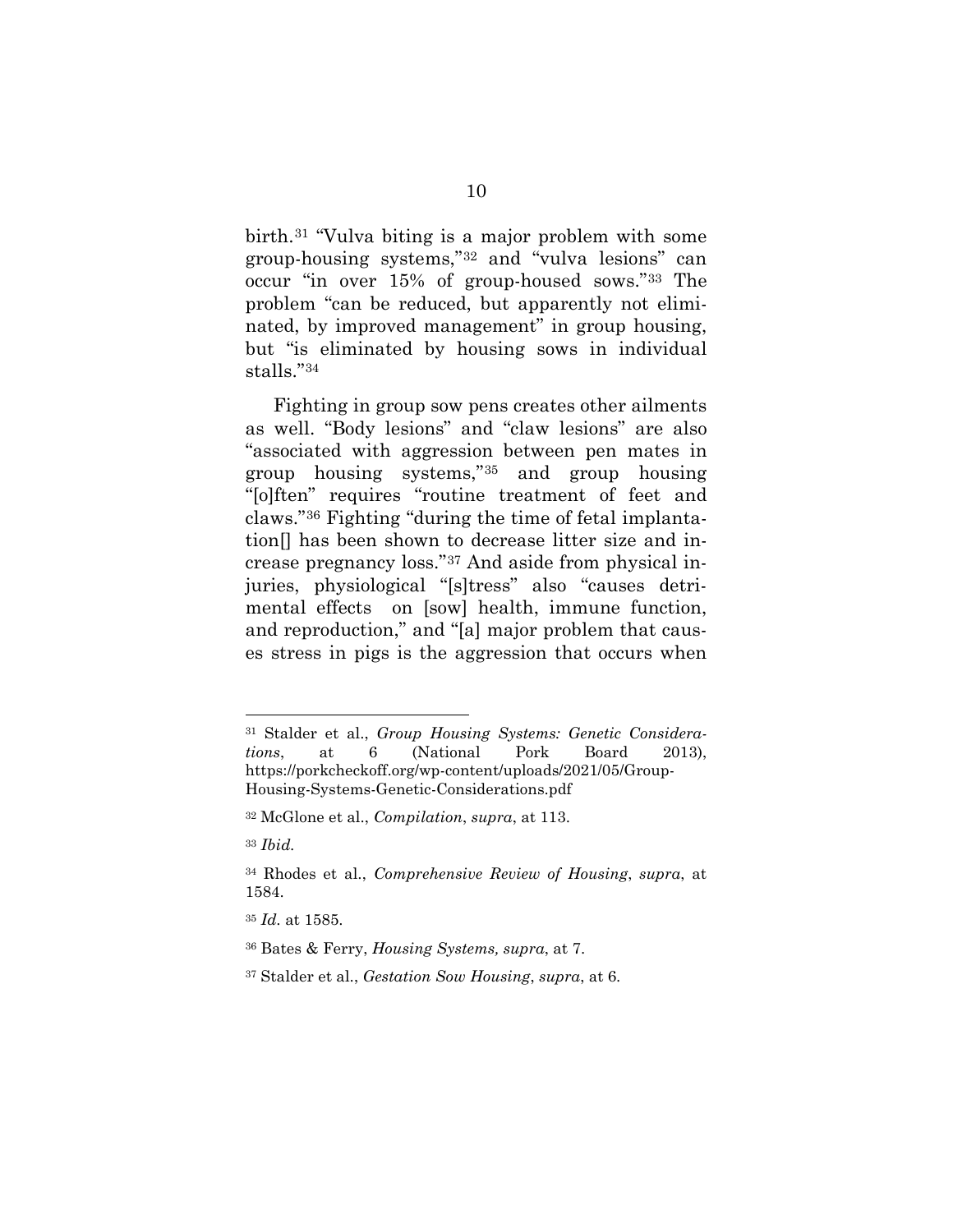sows or gilts are commingled."[38](#page-16-0) Perhaps for this reason, there is evidence that sows in group housing can take longer than sows in individual stalls to recover from birth and nursing and come back into estrus, and that they conceive fewer piglets on average when they do.<sup>[39](#page-16-1)</sup>

This is not to say that fighting and injury problems in group pens are insurmountable. Although "[n]o management techniques have been identified that reliably eliminate aggression" in group housing, farmers have developed various ways to "help minimize aggressive interactions."[40](#page-16-2) Evidence shows that these techniques are effective when properly implemented—but they tend to be complex and require careful planning. Such management strategies include using "static groups" and avoiding the introduction of new sows; following elaborate multi-stage processes that allow animals to gradually acclimate to each other; exposing pigs to social mixing early in life or repeatedly; or structuring the group pen into multiple "bays" to allow each sub-group of sows to have "its own 'territory."<sup>[41](#page-16-3)</sup> Each of these strategies

<span id="page-16-0"></span><sup>38</sup> Knox & Estienne, *Group Housing Systems*, *supra*, at 2-3; *accord* McGlone, *Updated Scientific Evidence., supra*, at 189.

<span id="page-16-1"></span><sup>39</sup> Stalder et al., at *Gestation Sow Housing*, *supra*, at 6; Knox & Estienne, *Group Housing Systems*, *supra*, at 6.

<span id="page-16-2"></span><sup>40</sup> Rhodes et al., *Comprehensive Review of Housing*, *supra*, at 1585.

<span id="page-16-3"></span><sup>41</sup> Stalder et al, *Gestation Sow Housing, supra*, at 9.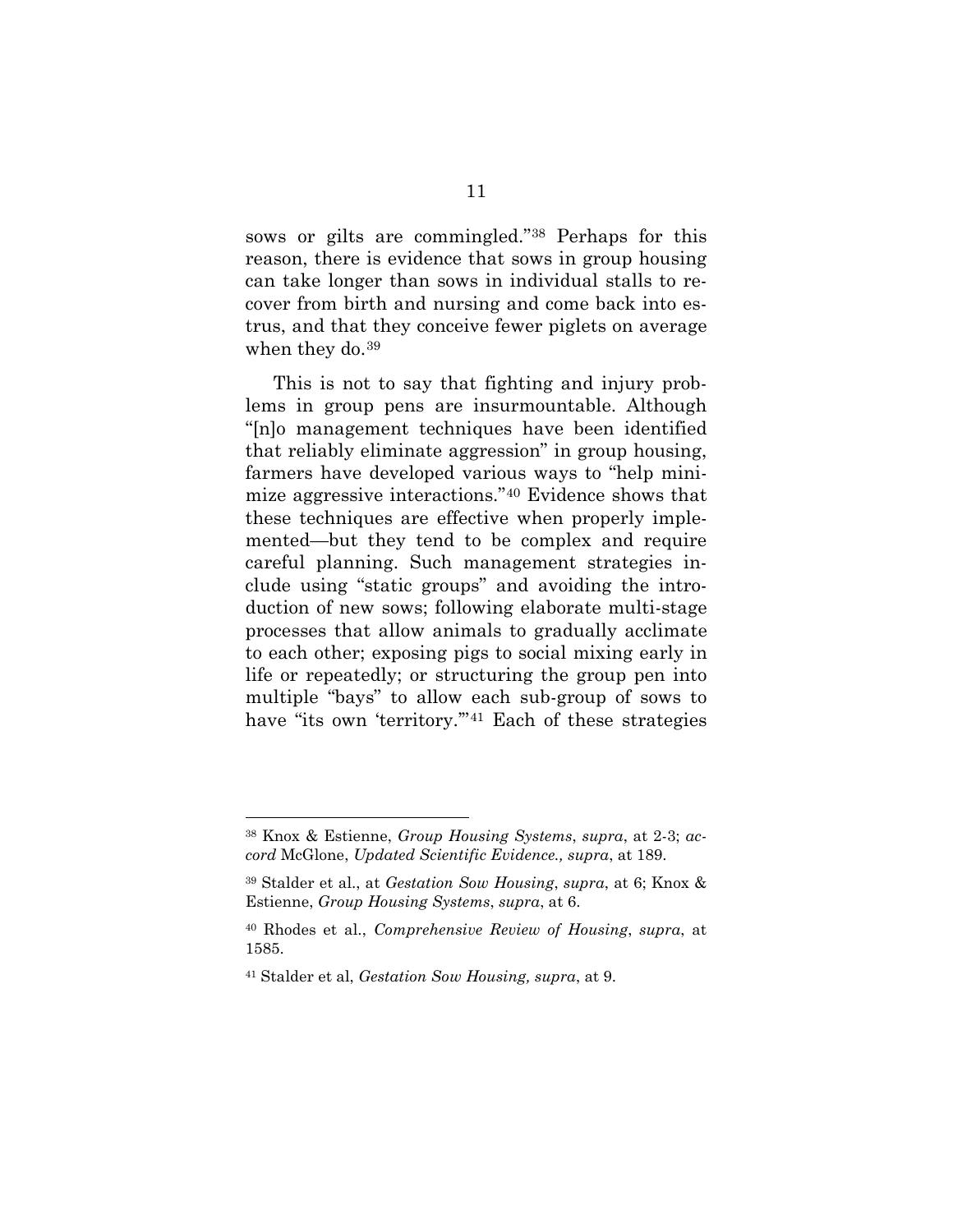requires detailed planning, careful implementation,  $42$ and extensive training for staff.[43](#page-17-1)

Another challenge for group housing systems, however, is the reality of the pigs' social order itself: left on their own, sows that are weaker or that eat more slowly get less food than the dominant or faster-eating animals. Again, this challenge can often be met in group pens, but doing so is a complex undertaking. Perhaps the simplest way to address the problem is to increase "the overall feeding level … to prevent under conditioned sows from becoming even thinner"—but doing that means that "most sows are overfed to accommodate the thin sows."[44](#page-17-2) More sophisticated systems to "reduce the competitive nature of" sow feeding "includ[e] trickle feeding, interval dropping of feed[,] or staging feeding within different areas of the pen which are divided by extra penning."[45](#page-17-3) These systems can become quite elabo-

<span id="page-17-1"></span><sup>43</sup> DeRouchey & Tokach, *Group Housing Systems: Nutritional Considerations* (National Pork Board 2013), [https://porkcheckoff.org/wp-content/uploads/2021/05/Group-](https://porkcheckoff.org/wp-content/uploads/2021/05/Group-Housing-Systems-Nutritional-Considerations.pdf)[Housing-Systems-Nutritional-Considerations.pdf;](https://porkcheckoff.org/wp-content/uploads/2021/05/Group-Housing-Systems-Nutritional-Considerations.pdf) Bates & Ferry, *Group Housing Systems, supra*, at 6 ("improved and refined observational skills among stockpersons are needed so that they will be able to identify sows whose health may be deteriorating," but developing these skills "is a challenging task").

<span id="page-17-0"></span><sup>42</sup> S*ee* Bates & Ferry, *Group Housing Systems*, *supra,* at 2 (elaborate guidelines for group housing), *id.* at 3-4 (describing careful planning needed to lessen "the risk of injury and culling").

<span id="page-17-2"></span><sup>44</sup> Levis & Connor, *Group Housing Systems*, *supra*, at 6; *see id*  at 7-10 (describing systems in more detail).

<span id="page-17-3"></span><sup>45</sup> Harmon, *Group Housing Systems: New and Conversion Construction*, at 6 (National Pork Board 2013),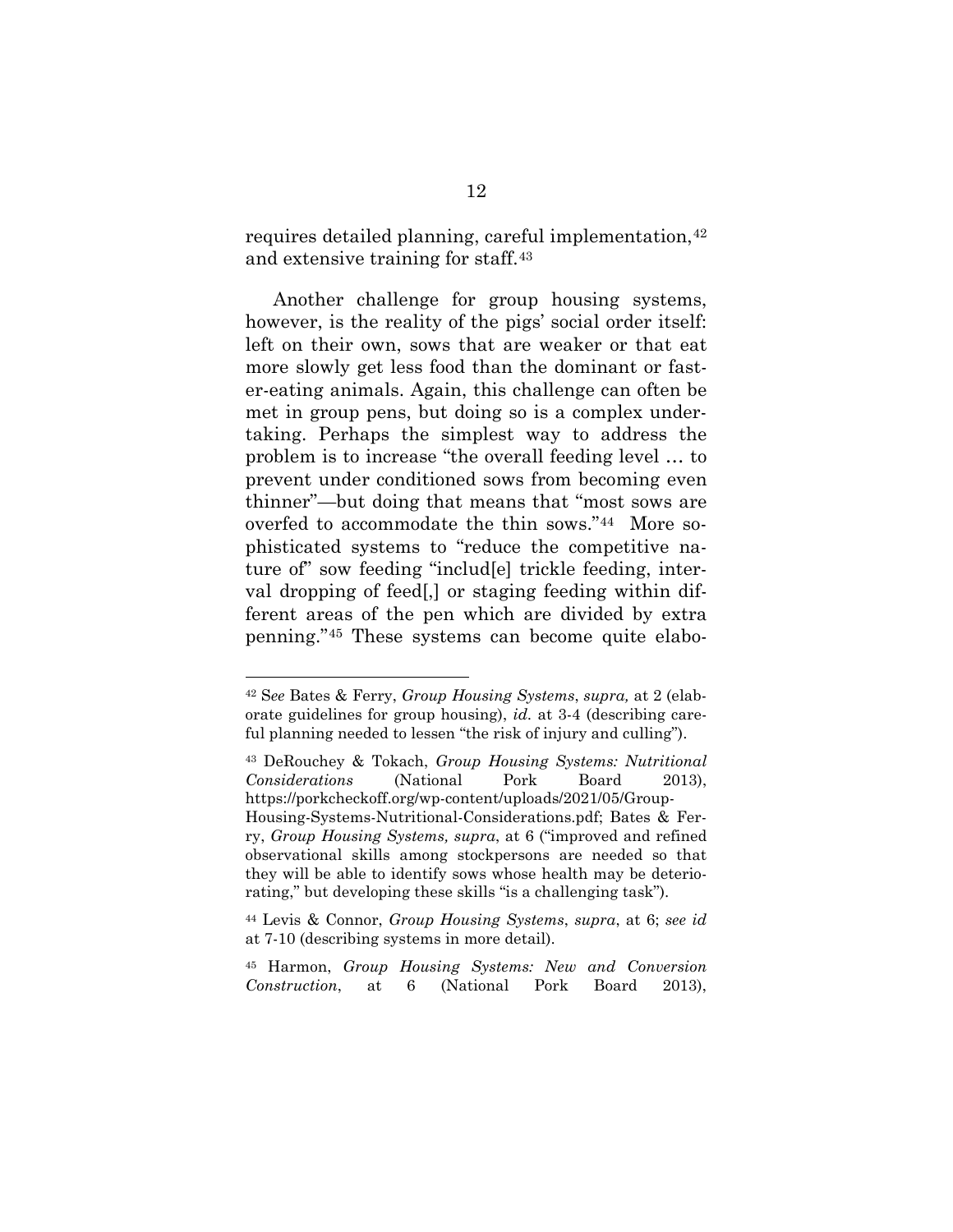rate, involving multiple zones and traffic-control mechanisms intended to ensure that each sow gets a sufficient chance to eat.<sup>[46](#page-18-0)</sup> Most elaborate of all is an electronic sow feeding system or "ESF," in which each sow can receive a unique electronic identifier that causes an automated system to customize the amount of feed she is provided.[47](#page-18-1)

To summarize, then, the scientific consensus is that the choice between group pens and individual stalls for breeding sows involves inherent trade-offs. "Group housing systems … allow the animals to express social behaviors and sows can turn around," but "group pens also pose welfare problems due to fighting of sows to compete for limited resources and in the establishment of a social hierarchy."[48](#page-18-2) On the

<span id="page-18-1"></span><sup>47</sup> *See* Stalder et al., *Impact of Gestation Housing Systems*, *supra*, at 3 (describing an elaborate, but successful, groupmanagement system involving "computer controlled entrance and exit gates" for individual feeding area, along with "a moving electric gate" and "electrical impulse[s]" to ensure sows use the feeders properly); Levis & Connor, *Group Housing Systems, supra*, at 3-4 (describing the complex choices involved in ESF systems).

<span id="page-18-2"></span><sup>48</sup> McGlone, *Updated Scientific Evidence, supra*, at 192.

https://porkcheckoff.org/wp-content/uploads/2021/05/Group-Housing-Systems-New-and-Conversion-Construction.pdf

<span id="page-18-0"></span><sup>46</sup> *See* Levis & Connor, *Group Housing Systems*, *supra*, at 7-9.; Gonyou et al., *Group Housing Systems: Floor Space Allowance and Group Size*, at 5-7 (National Pork Board 2013) (describing complex choices between feeding systems required to limit aggression in group pens), [https://porkcheckoff.org/wp](https://porkcheckoff.org/wp-content/uploads/2021/05/Group-Housing-Systems-Floor-Space-Allowance-and-Group-Size.pdf)[content/uploads/2021/05/Group-Housing-Systems-Floor-Space-](https://porkcheckoff.org/wp-content/uploads/2021/05/Group-Housing-Systems-Floor-Space-Allowance-and-Group-Size.pdf)[Allowance-and-Group-Size.pdf](https://porkcheckoff.org/wp-content/uploads/2021/05/Group-Housing-Systems-Floor-Space-Allowance-and-Group-Size.pdf)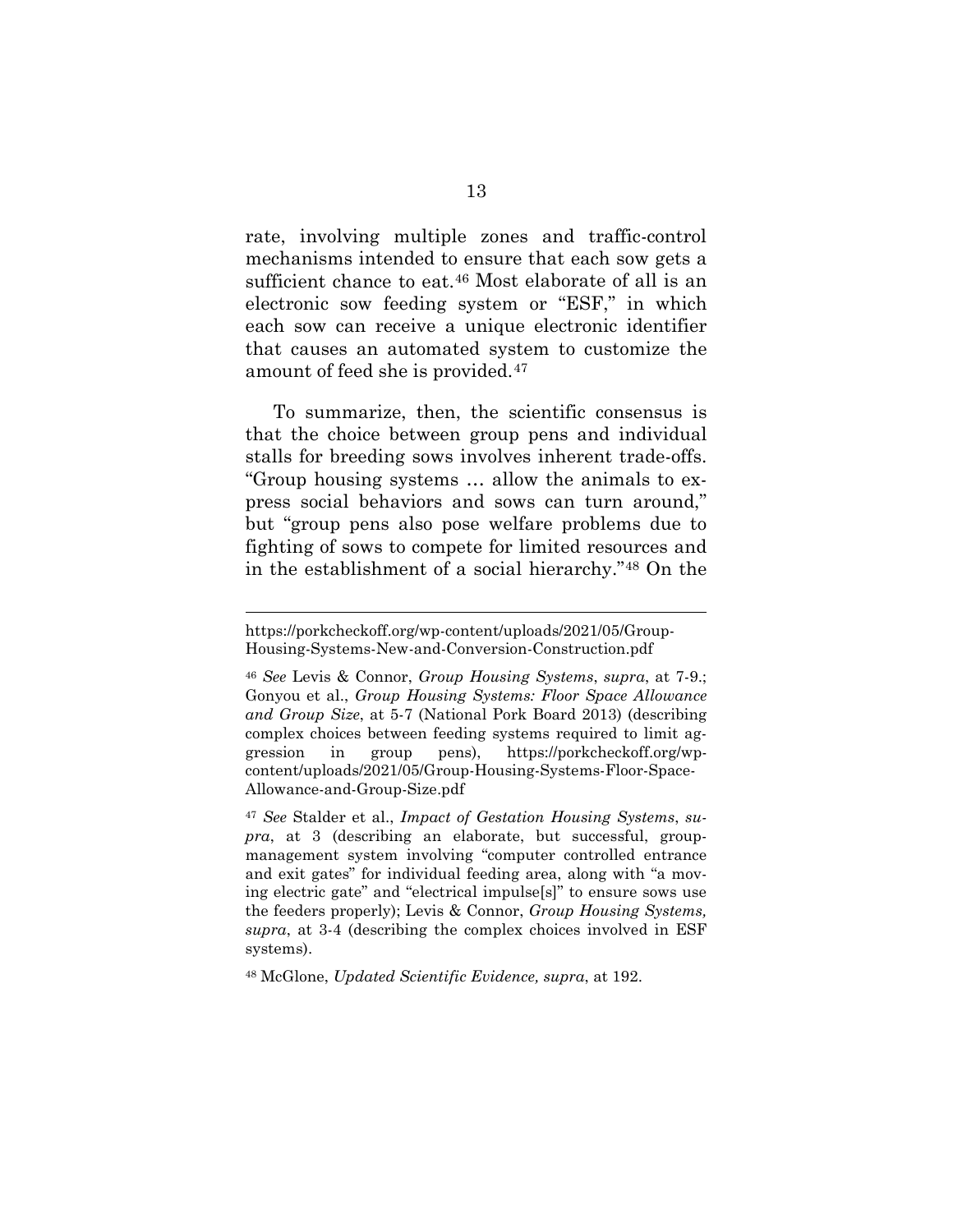other side of the coin, individual stalls result in "different behavior" in sows as a result of "restricted movement," but they also reduce the "[r]ate of sow injury."[49](#page-19-0) The research demonstrates that, with proper management, these animal-welfare differences between the systems are not large on average, although they of course can be significant for individual animals.

## **B. The scientific consensus is that farmers and veterinarians should have flexibility to use individual stalls when the circumstances suggest it.**

The above discussion should make plain that farmers and veterinarians cannot avoid the need to address the problem of social conflict in herds of breeding sows. The only question is whether animal welfare and productivity can be maximized by preempting the problem with individual stalls, by keeping animals in group housing using complex methods to manage the problem, or by some combination of the two. On that question, decades of research on observable indicators of animal welfare has yielded a settled scientific consensus: there is no one-size-fits-all answer to this question; each management option has its own strengths and weaknesses; and the choice between them should be made on a farm-by-farm basis in light of all the circumstances. By legally barring one option, Proposition 12 is likely to harm animal welfare rather than help it.

<span id="page-19-0"></span><sup>49</sup> Rhodes et al., *Comprehensive Review of Housing, supra*, at 1587.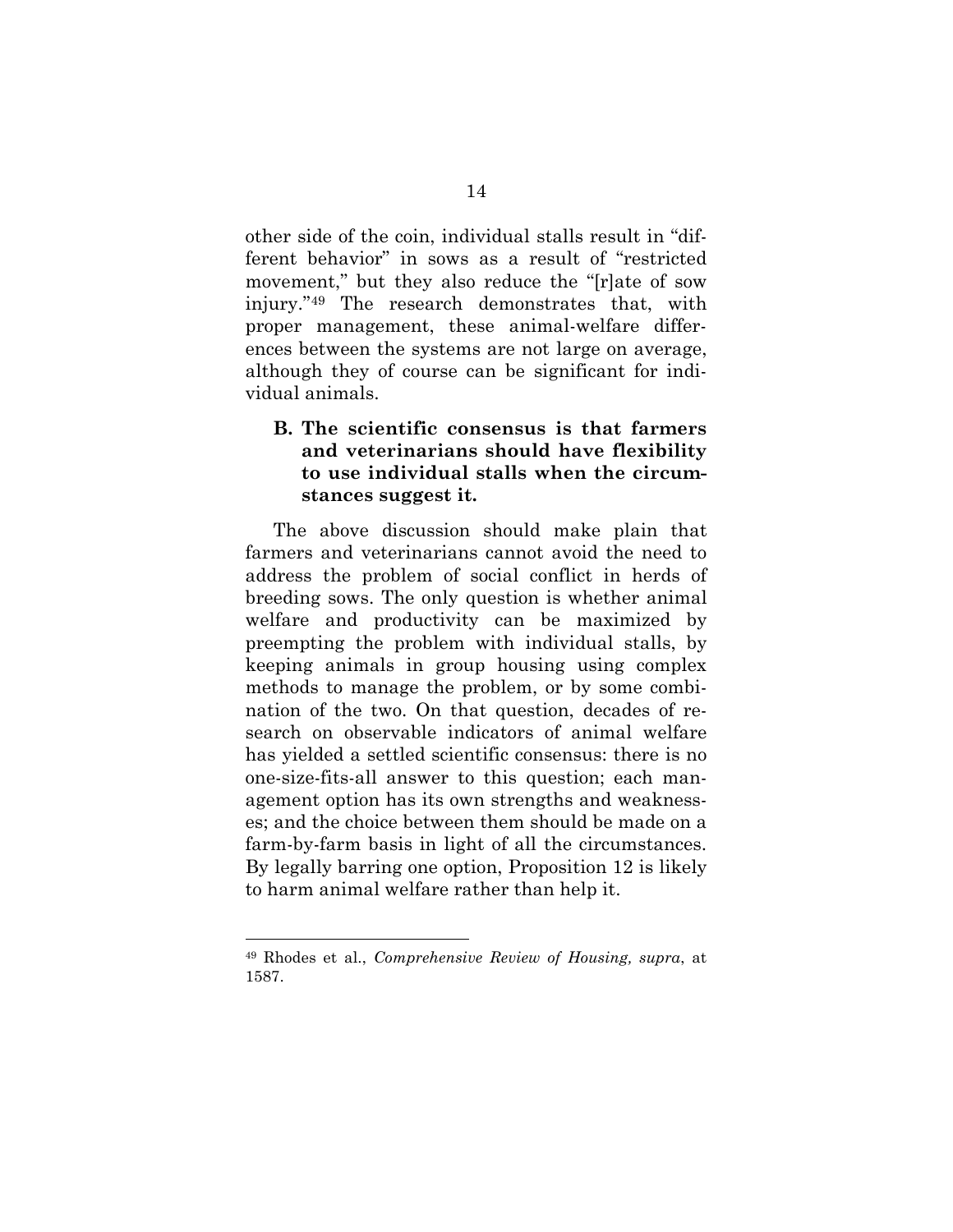Research has established that, on average, "wellmanaged group pens and well managed stalls" result in very similar observable levels of sow welfare.[50](#page-20-0) Various studies have concluded that:

- "[G]enerally accepted physiologic measures of stress are similar for sows housed in individual gestation stalls and in group pens."[51](#page-20-1)
- "Sows in stalls or pens have similar mean values across all measures" of well-being.[52](#page-20-2)
- "Overall, group penning and individual crating of pregnant sows support about the same level of measurable sow welfare."[53](#page-20-3)
- Outcomes are "similar" as between "individually or grouped sows during gestation."[54](#page-20-4)

This consensus, combined with the inherent tradeoffs between systems described in the previous section, has led to a virtually unanimous conclusion in the literature that neither stall nor group housing is unambiguously better than the alternative:

• "There apparently are … positive and negative features of all systems that have been studied."[55](#page-20-5) 

<span id="page-20-0"></span><sup>50</sup> McGlone, *Gestation Stall Design*, *supra*, at 1.

<span id="page-20-1"></span><sup>51</sup> Rhodes et al., *Comprehensive Review*, *supra*, at 1582.

<span id="page-20-2"></span><sup>52</sup> Salak-Johnson, *Reality of Sow Stalls*, *supra*, at 1.

<span id="page-20-3"></span><sup>53</sup> McGlone, *Updated Scientific Evidence*, *supra*, at 197.

<span id="page-20-4"></span><sup>54</sup> McGlone et al., *Updated Scientific Evidence*, *supra*, at 189.

<span id="page-20-5"></span><sup>55</sup> Salak-Johnson, *Reality of Sow Stalls*, *supra*, at 1.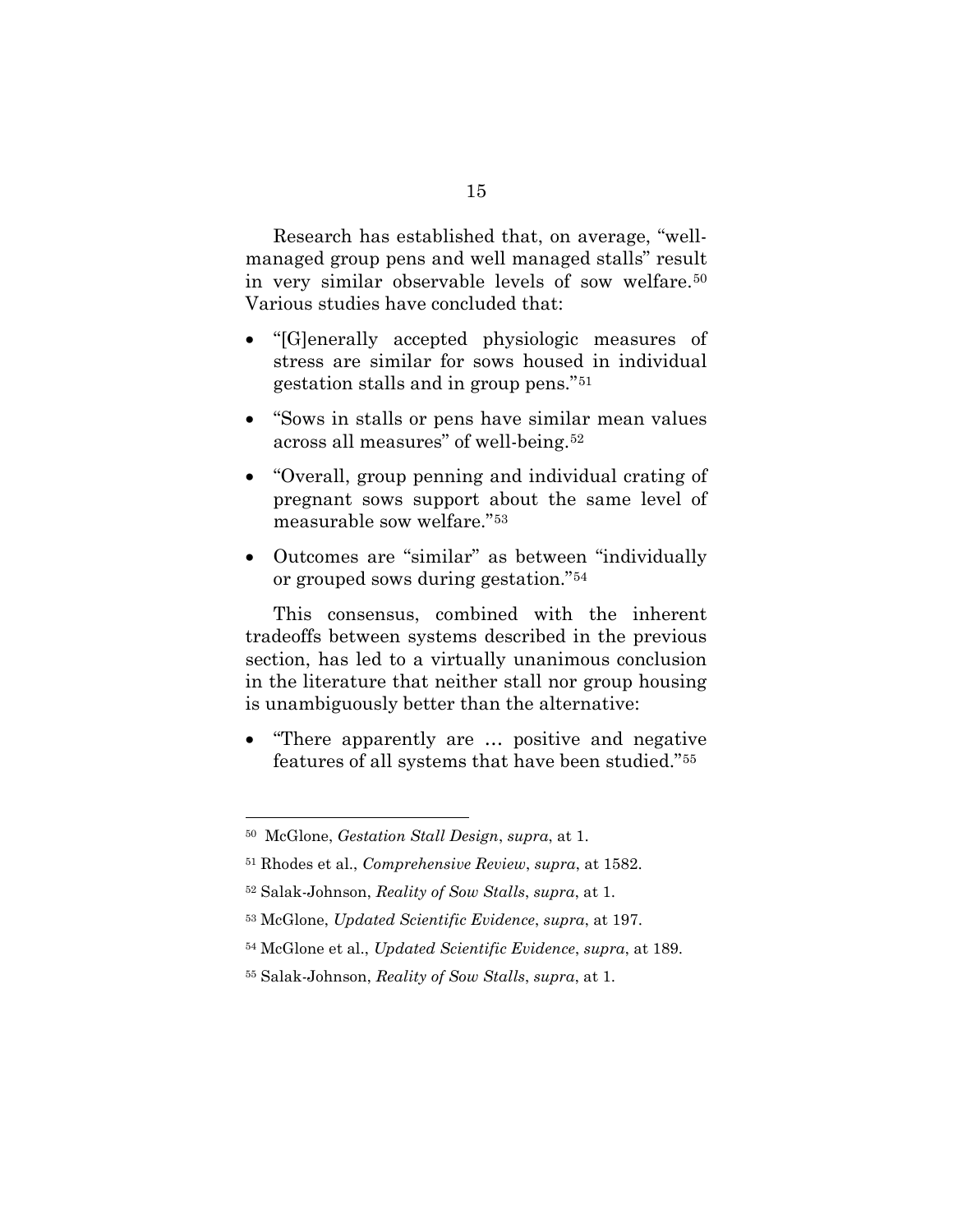- "[T] here is no clear cut advantage to any sow gestation housing system."[56](#page-21-0)
- "It is quite clear that there are advantages and disadvantages of all housing systems."[57](#page-21-1)
- "[B]oth gestation stalls and gestation pens can be managed to obtain good results," and "both systems have advantages and disadvantages."[58](#page-21-2)
- "[A]ll sow housing systems in current use have advantages and disadvantages for animal welfare\*\*\*\* Because the advantages and disadvantages … are qualitatively different, there is no simple or objective way to rank systems for overall welfare."[59](#page-21-3)

Indeed, in light of the inherent tradeoffs between stalls and pens, it is increasingly common for farms to adopt hybrid systems, keeping sows in group pens some of the time and in individual stalls at other times when they are especially vulnerable. "[M]any systems," for instance, use individual stalls only for "35 to 42 days" after breeding.[60](#page-21-4) Another prominent

<span id="page-21-0"></span><sup>56</sup> Stalder et al., *Impact of Gestation Housing Systems*, *supra*, at 4.

<span id="page-21-1"></span><sup>57</sup> Barnett, *Review of the Welfare Issues*, *supra*, at 13.

<span id="page-21-2"></span><sup>58</sup> Moreno, *Pen Gestation Experience*, at 1, 2007 Proc. of the Sow Housing Forum (National Pork Board, Des Moines).

<span id="page-21-3"></span><sup>59</sup> Rhodes et al., *Comprehensive Review, supra*, at 1587.

<span id="page-21-4"></span><sup>60</sup> DeRouchey & Tokach, *Group Housing Systems, supra*, at 2.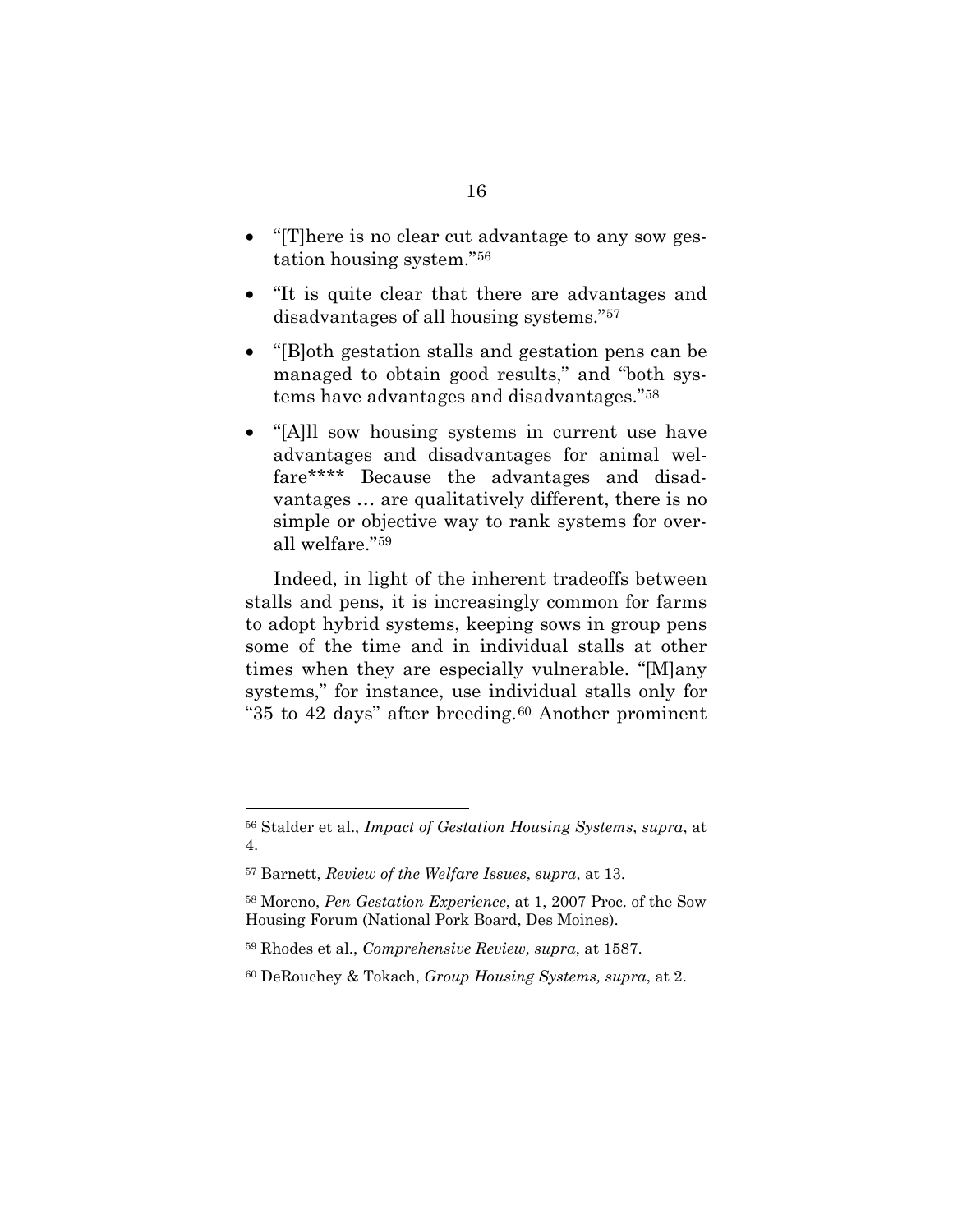system uses individual stalling between weaning and a new pregnancy, followed by group housing.[61](#page-22-0)

The scientific evidence thus indicates that both individual stalls and group pens are valuable management options for sow housing. Which of them is best to use, in what proportions, and at what times in a sow's reproductive cycle, are questions that depend on the individual circumstances of a farm and its herd. Maximizing animal health and welfare therefore requires housing arrangements for sows in farm herds to be determined on a case-by-case basis, by farmers and veterinarians considering all the circumstances of each individual herd and farm. By contrast, "[u]niform housing directives" that impose a one-size-fits-all solution "could … result in reduced sow welfare and herd reproductive performance."[62](#page-22-1)

## **C. Proposition 12 mandates group pens in circumstances when the science supports flexibility to use stalls.**

Proposition 12 legally mandates a one-size-fits-all solution and is therefore scientifically ill advised. As relevant here, Proposition 12 bars selling pork from a pig whose mother was "confin[ed] … with less than 24 square feet of usable floorspace per pig," except from five days before birth until the sow stops nursing her piglets. Pet. App. 40a, 45a. As a practical

<span id="page-22-0"></span><sup>61</sup> Ivey, *Sows Can Flourish in Pen Gestation*, 2007 Proc. of the Sow Housing Forum (National Pork Board, Des Moines).; *see*  DeRouchey and Tokach, *Group Housing Systems*, *supra*, at 2 (stating that such a system can be "advantageous")

<span id="page-22-1"></span><sup>62</sup> Knox et al., *Effect of Day of Mixing, supra,* at 1699.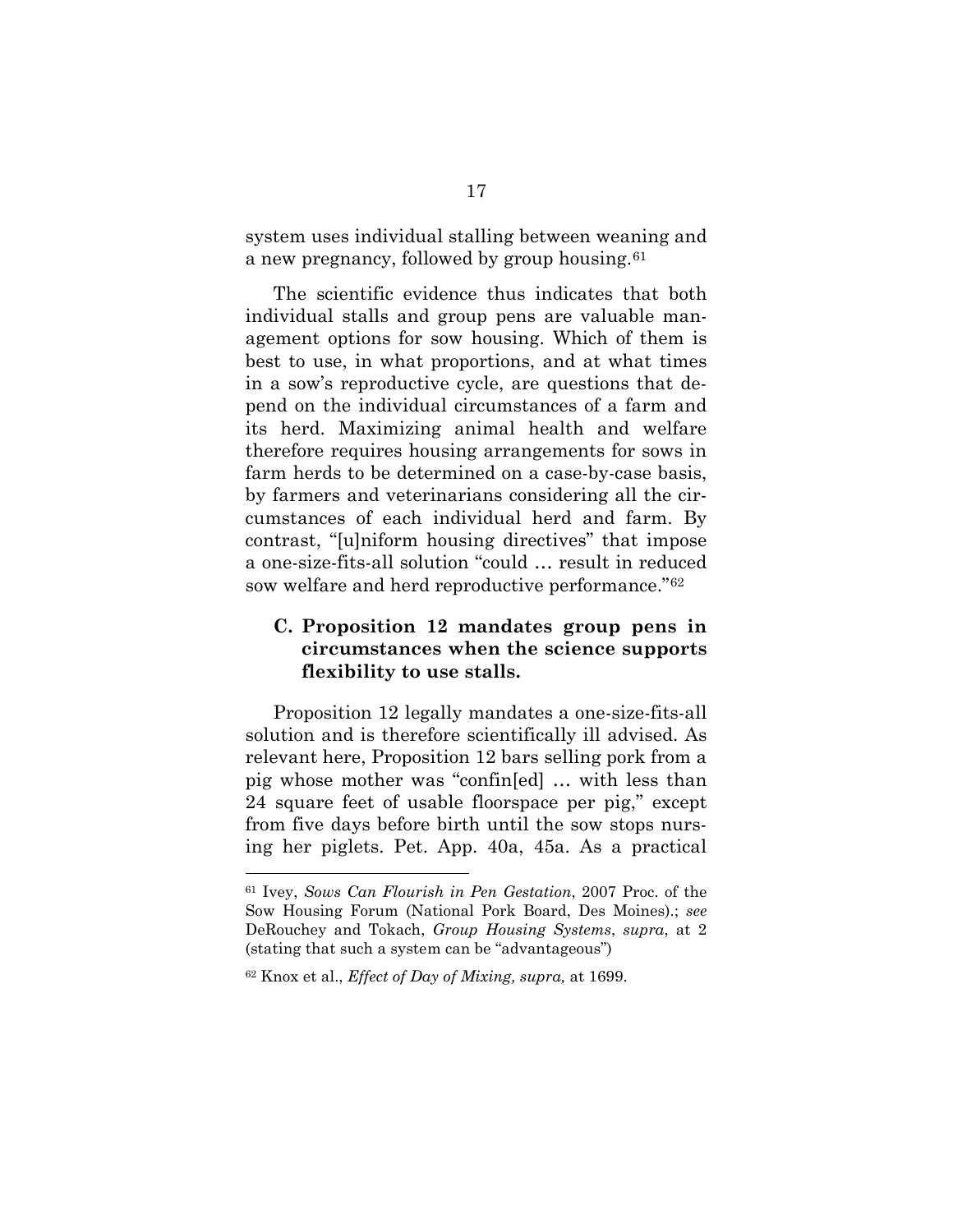matter, this requirement will prevent the use of individual stalls at most times in most sow barns thus narrowing the options farmers and veterinarians have to manage herd aggression and exposing animals to injury.

This is the result of simple operational and commercial realities. As Petitioners' brief well explains, virtually no current sow-housing systems comply with the 24-square-foot requirement. Thus, complying with Proposition 12 will require reducing the number of sows in any sow barn, which may impair the farm's financial viability. But creating Proposition-12-compliant *stalls* would pose an additional, significant up-front burden that would not be present for group pens. For a group pen to comply with the 24-square-foot requirement, no physical reconfiguration is necessary—the farm can simply reduce the size of its herd until the density level of sows is low enough. By contrast, existing individual stalls simply are not physically large enough to satisfy Proposition 12. Compliance would require tearing out existing stalls and purchasing new, larger ones. But no traditional stalls that large are commercially available and economic realities mean that none are likely to become commercially available, even under Proposition 12. Buying individual stalls has always been a significant financial outlay for a farm. Requiring stalls to be larger, as Proposition 12 would, significantly increases the price per stall. It is unlikely that the number of farmers willing to incur that cost will be sufficient to support a commercial market in Proposition 12-compliant stalls.

For this reason, under Proposition 12 it is unlikely that many, if any, farms that serve the California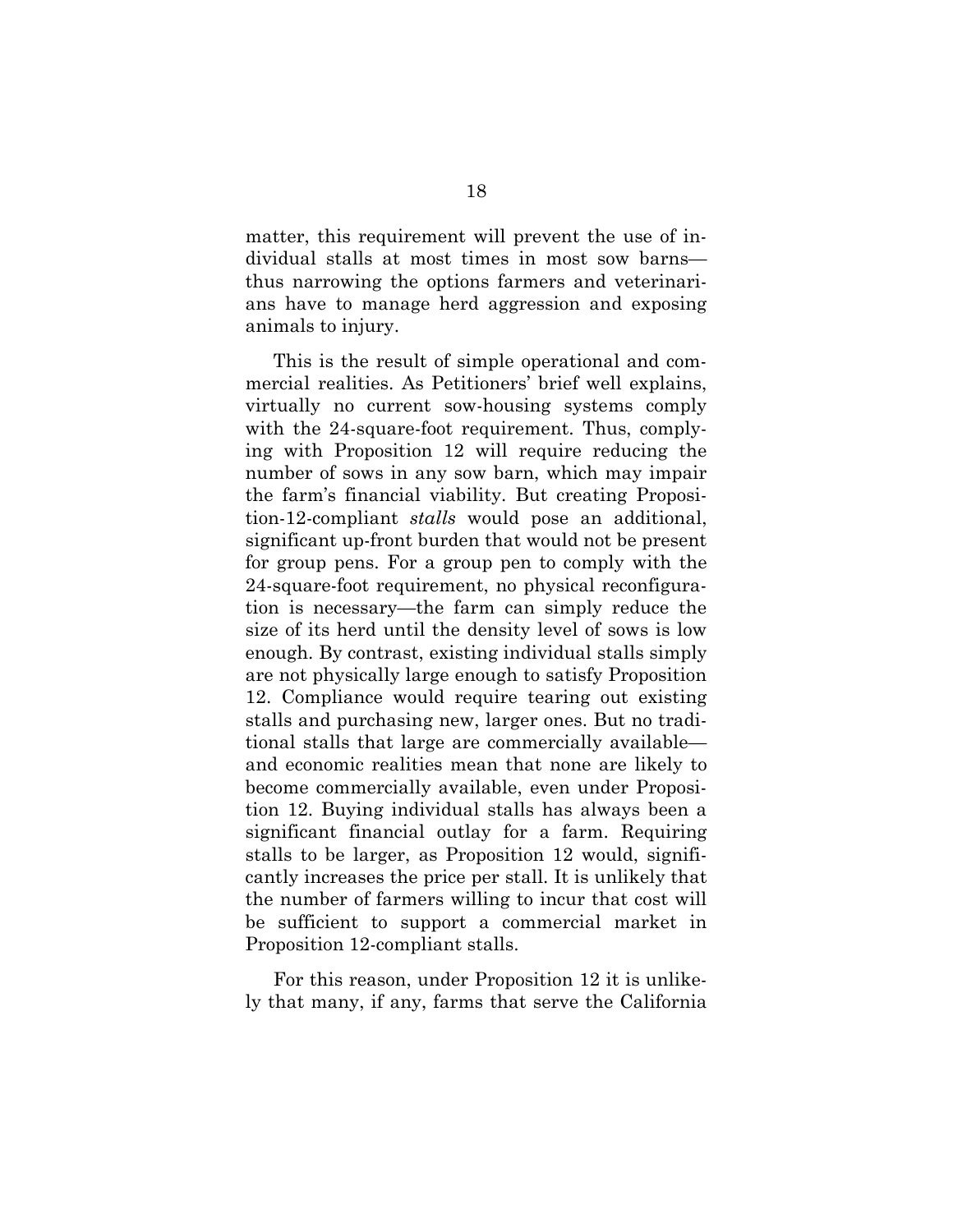market will be able to afford to use individual stalls (except during the relatively brief periods when the square-footage requirement does not apply). The inevitable result will be that some animals for whom individual stalls would have been the best option will be forced into group pens instead—which may cause them injuries or even death.

## **II. Using Individual Stalls For Sows Has No Negative Effect On Human Health.**

Certain advocacy groups have advanced a secondary justification for abandoning individual stalls: that of protecting humans from disease. But there is no scientific evidence to support a claim that requiring group pens for pregnant sows would serve that goal, and there are multiple scientific reasons to doubt such a claim.

First, scientific evidence suggests that the use of individual stalls in a sow herd does not correlate with disease spread even in that herd itself. There are "relatively well-recognised" risk factors for infectious disease among pigs, which include "on-farm hygiene," contamination in "feed and water," and "[p]oor biosecurity."[63](#page-24-0) Indeed, it is commonly recognized that disease transmission among pigs is most common with nose-to-nose contact or shared watering or feeding systems—phenomena that the use of separate stalls reduces or even eliminates. Thus, "in slaughter pigs," the practice of "holding in groups …

<span id="page-24-0"></span><sup>63</sup> European Food Safety Authority, *Scientific Opinion Food Safety Aspects of Different Pig Housing and Husbandry Systems*, The EFSA Journal 613, page 15-20 (2007).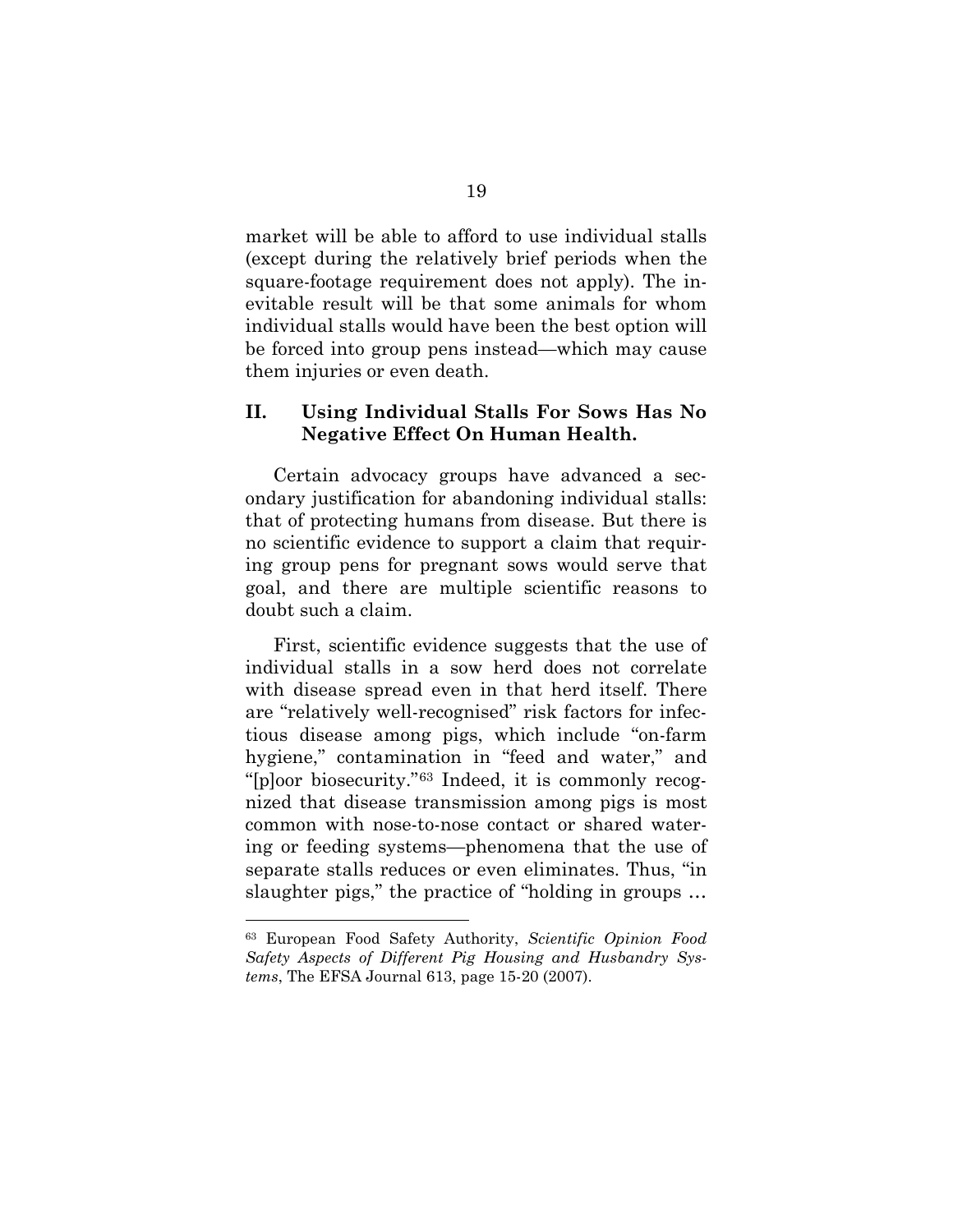may" actually "increase risks of … food-borne pathogens."[64](#page-25-0) There is no reason to think it would have the opposite effect in sow barns.

Second, it bears emphasis that Proposition 12's 24-square-foot requirement does not apply to slaughter pigs themselves, but instead arbitrarily mandates the amount of space that must have been offered to the slaughter pigs' mother *sows*. *See* Pet. App. 40a. There is no evidence that disease prevalence in mature slaughter pigs has any relationship whatsoever to whether their mothers were housed in stalls. If sows were at increased risk of disease (though no evidence shows this), it is plausible that their piglets would also be at greater risk while nursing and for a short time after weaning. But any such risk would not be likely to last for the offspring's entire lives. After piglets are weaned, farms typically raise them to maturity separately from other age cohorts including their mothers—precisely in order to reduce the risk of disease transmission.[65](#page-25-1) Unsurprisingly, then, for most "pig production stage[s]," "the closer to slaughter … a food safety hazard occurs, the greater is the food (pork) safety risk it poses."[66](#page-25-2) Therefore, "the most direct, and [greatest], impact on pork safe-

<span id="page-25-0"></span><sup>64</sup> European Food Safety Authority, *Food Safety Aspects, supra*, at p.2-20.

<span id="page-25-1"></span><sup>65</sup> Hoar & Angelos, *Production Cycle of Swine* at 6-7 (U.S. Food and Drug Admin.), https://www.wifss.ucdavis.edu/wpcontent/uploads/2015/FDA/feed/animalclass\_swine\_FINAL.pdf.

<span id="page-25-2"></span><sup>66</sup> European Food Safety Agency, *Food Safety Aspects, supra*, at p.7-20.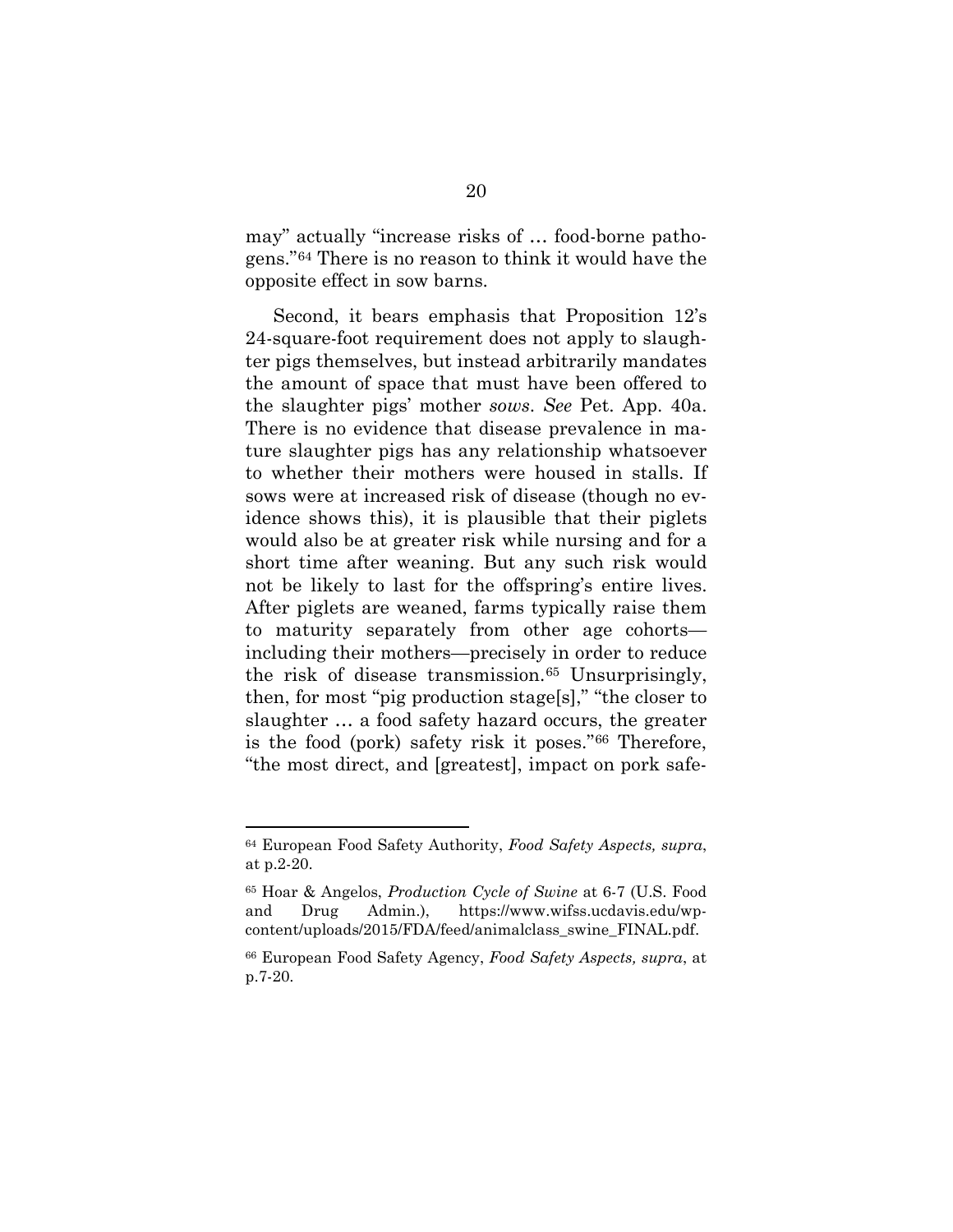ty" comes not from sow housing, but from the "status of finishing/slaughter herds."[67](#page-26-0) 

Third, it is even less likely that sow housing arrangements could correlate with any risk of disease transmission from their offspring's meat to humans. As this Court has observed, federal law "establishes an elaborate system of inspecting live animals and carcasses in order to prevent the shipment of impure, unwholesome, and unfit meat and meat-food products." *Nat'l Meat Ass'n v. Harris*, 565 U.S. 452, 455- 456 (2012). So, even if a housing arrangement for sows somehow created a lifelong risk of illness in their offspring, there is no reason to think that such illness would be at all likely to evade detection and contaminate the human food supply.

Finally, some advocacy groups have argued that the alleged overuse of antibiotics in pig herds can promote the development and spread of antibioticresistant disease in humans. But there is no evidence that this claim is connected with housing arrangements for pregnant sows. There is no evidence that the choice between individual stalls or group pens for breeding sows has any effect on the need for, or use of, antibiotics in connection with those sows or their offspring. That is not surprising in light of the lack of evidence, described above, that the choice of sow housing arrangement has any effect on the rate of disease transmission.

To sum up: like any other grouping of any animal, a herd of pigs of course can experience disease

<span id="page-26-0"></span><sup>67</sup> *Ibid.*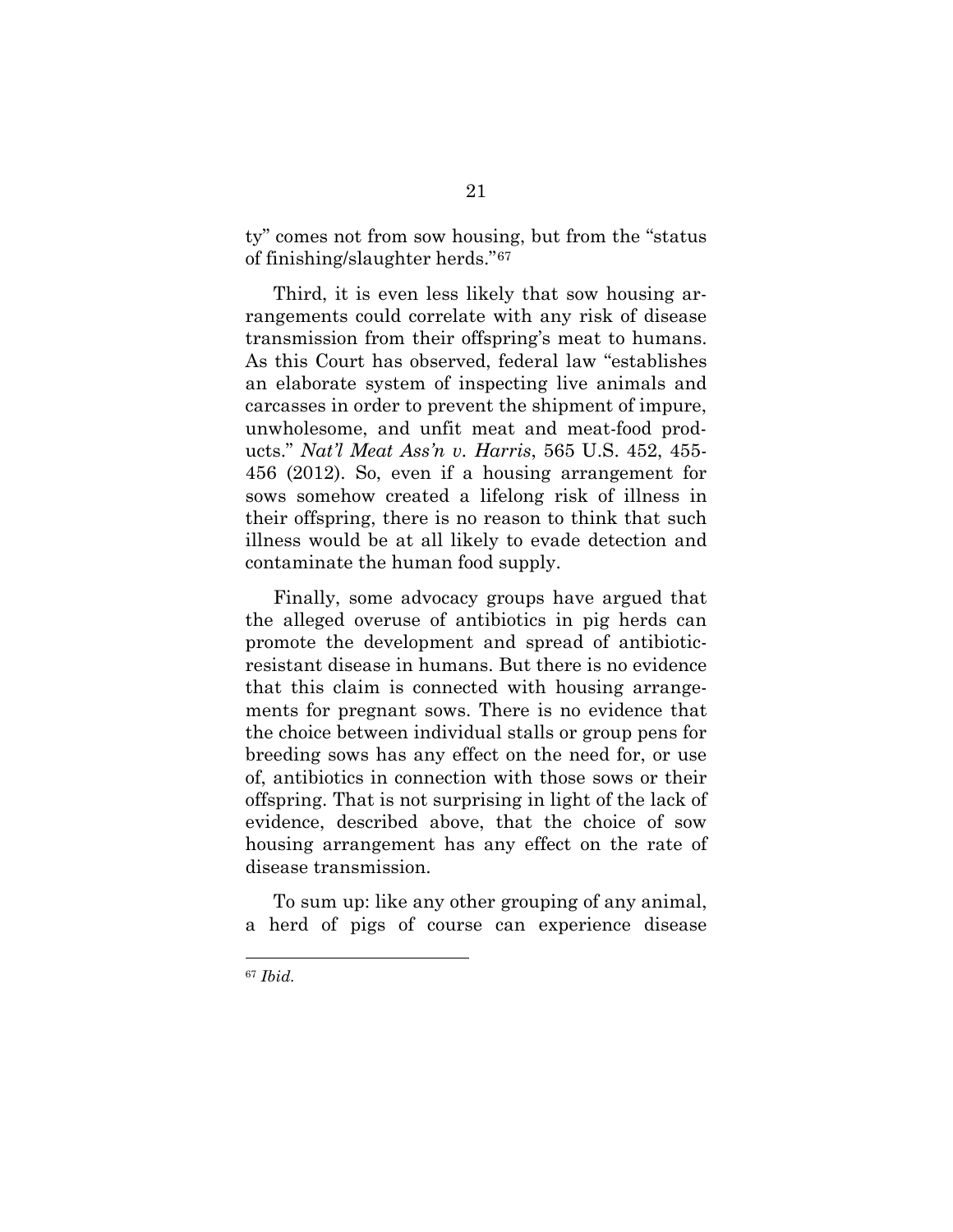transmission between animals. But we are aware of no evidence that the rate or risk of transmission is related to the use of individual stalls or group pens to house sows. Like any mammal, piglets can catch diseases from their mothers. But it is unlikely that a mother sow would pass on an infection risk to her offspring on a lifelong basis—and this likelihood certainly is not correlated to the sow's housing system. Like any food animal, some slaughter hogs fall ill as they mature. But there is a large-scale regime of regulations and inspections in place to deal with that very possibility—and again, there is no correlation between the risk of illness and the method of housing the hogs' mother sows. All of these realities warrant great skepticism of any claim that preventing the use of individual stalls to house sows can affect the safety of the human food supply.

\* \* \*

All in all, the American Association of Swine Veterinarians wishes to emphasize to the Court that there is no one-size-fits-all housing type that is best for all sows in all situations. For all sow housing systems, careful husbandry, facility maintenance, and farmworker training are important to maximizing sow well-being. The best solution for animal welfare is for each team of farmers and veterinarians to have flexibility to determine the housing arrangements that are best for their animals in their circumstances. Because Proposition 12 would take away that flexibility, it places at risk the well-being of many animals.

#### **CONCLUSION**

The judgment should be reversed.